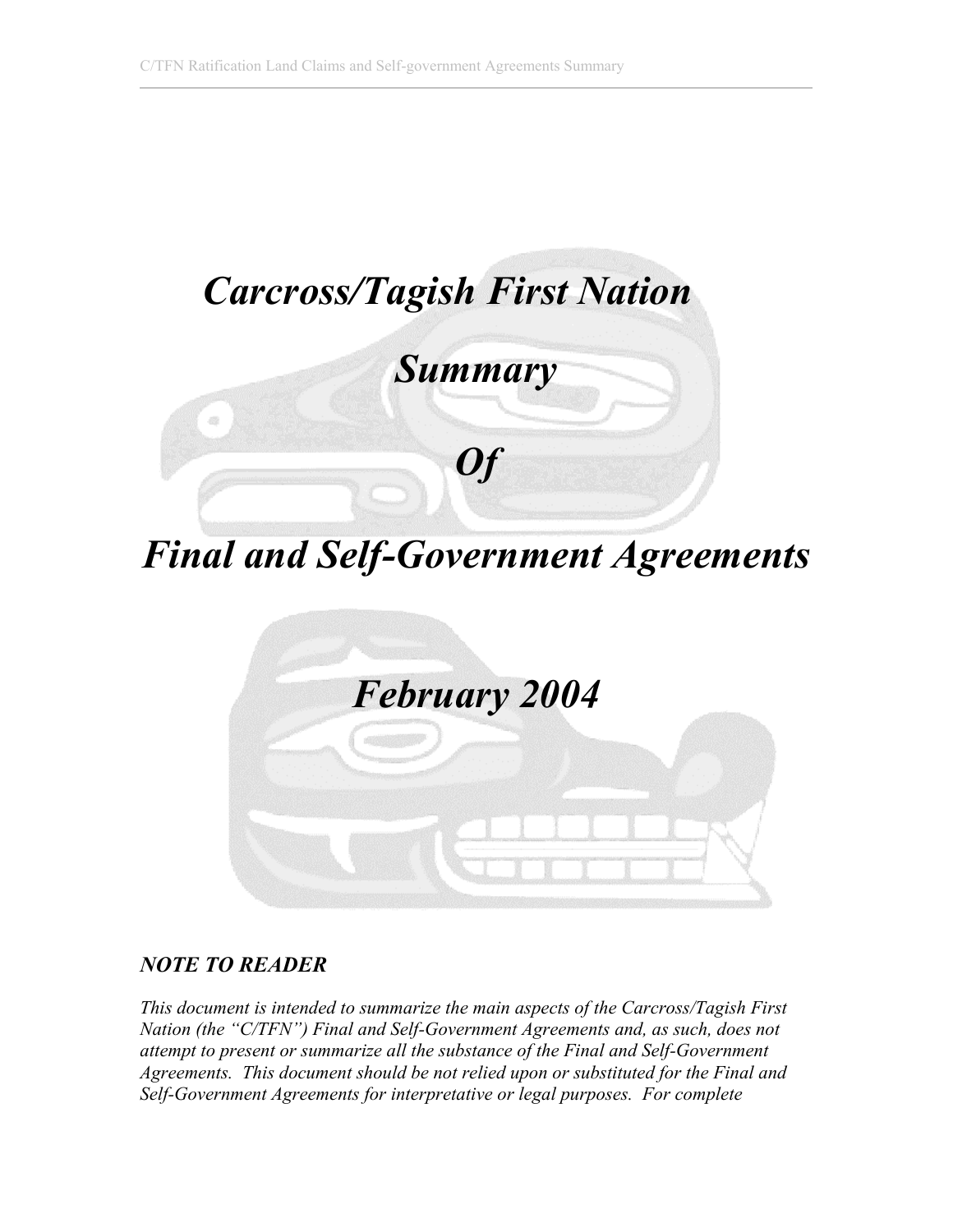*information, the reader must refer to the Final and Self-Government Agreements themselves.* 

*Capitalized words or phrases used in this document are defined in the C/TFN Fina l Agreement. Some definitions apply throughout the Final Agreement, while others are nly defined for the purposes of a specific chapter of the Final Agreement. For instance, o t s "Chapter 1 - Definitions" provides a definition of "Consultation" for all twenty-eigh chapters of the Final Agreement. Meanwhile, "Chapter 17 - Forest Resources" define "Forest Resources Management" only for that particular chapter. For a complete understanding of the material presented in this document, the reader should refer to the sections of the Final and Self-Government Agreements where the definitions are set out.*

# **FOREWORD**

1973, Yukon First Nations wrote a document entitled "Together Today for Our Children In Tomorrow" and presented it to then Prime Minister Pierre Trudeau and Jean Chretien, then the Minister of Indian Affairs and Northern Development. The document sought a settlement of all outstanding land claim issues. Subsequently the Prime Minister agreed to commence land claim negotiations with the Yukon First Nations.

(the "UFA") in 1993. The land claim agreements of the Yukon First Nations are negotiated within the general parameters established by the UFA. Since the UFA was signed, nine Yukon The Council for Yukon Indians, Canada and the Yukon signed the Umbrella Final Agreement First Nations have ratified their final and self-government agreements.

March 31, 2002, the C/TFN signed a memorandum of understanding with them that acknowledged that the substantive negotiation of the C/TFN Final and Self-Government Yukon have been completing the legal drafting, finalizing the land selections and undertaking the The C/TFN entered into negotiations with the federal and territorial governments in 1996 and on Agreements had been completed. Since the signing of the MOU, the C/TFN, Canada and the technical review of the C/TFN land claims package.

Final and Self-Government Agreements. The initialling indicated that the C/TFN Final and Self-Government Agreements were now completed and the ratification process, or approval process, On October 30, 2003, the negotiators for the C/TFN, the Yukon and Canada initialled the C/TFN of the C/TFN land claim package by the C/TFN, Canada and the Yukon may commence.

# **INTRODUCTION**

Under the C/TFN Final Agreement, a ratification committee is established to conduct the ratification process for Carcross/Tagish People and ensure that the process is fair and objective. Marilyn Jensen, Heather Jones and Leo Chassé are the members of the ratification committee.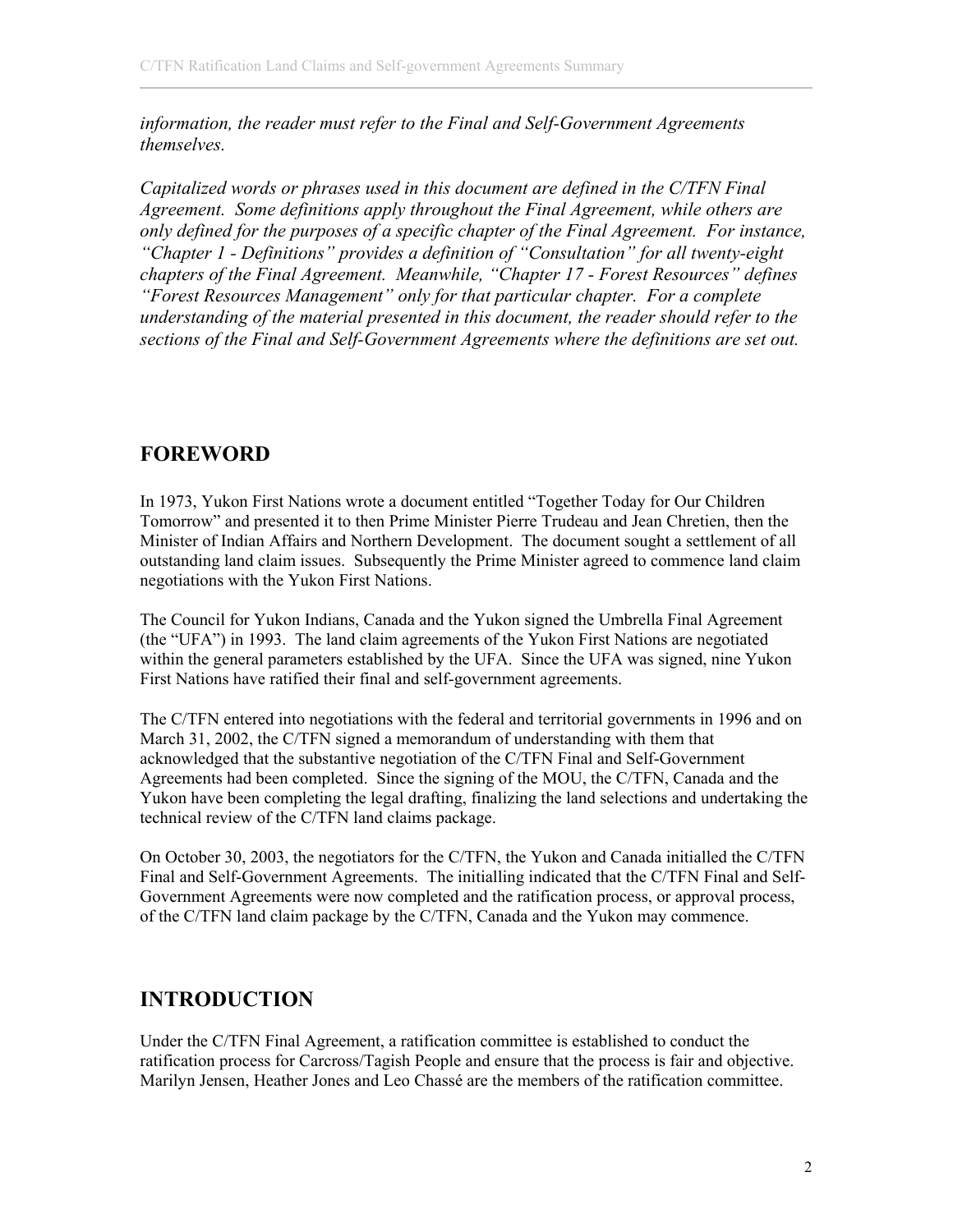The ratification committee is an independent body and acts at arm's-length from the partie s. Its duties are twofold. Firstly, the committee will be responsible for developing an information campaign in order to ensure that Carcross/Tagish People have a reasonable opportunity to revie w the substance and detail of the Final and Self-Government Agreements. Secondly, the committee must prepare an official voters list and conduct the voting process.

age, will be eligible to cast a ballot in a ratification vote. An advance poll will be held on March 3 and April 3, 2004. If 60 percent or more of the eligible voters cast ballots to accept the Final 2 Following the information campaign conducted by the ratification committee, a vote will be held on April 6, 7 and 8, 2004, in which all Carcross/Tagish People, who are at least eighteen years of and Self-Government Agreements in the ratification vote, those agreements will be signed by the parties and brought into legal effect. The vote will be by secret ballot.

# **C/TFN LAND CLAIM PACKAGE**

The C/TFN land claim package is comprised of the following.

(i) C/TFN Final Agreement

In 1993, the Council for Yukon Indians, Canada and the Yukon signed the UFA and its terms are incorporated into and form the bulk of each Yukon First Nation Final Agreement. In the negotiation of the C/TFN Final Agreement, the parties agreed to Specific Provisions that address unique characteristics and requirements of the C/TFN. The Final Agreement also includes maps and descriptions of all the parcels of C/TFN Settlement Land as well as maps of the special management areas, heritage sites and heritage trails.

Once in effect, the C/TFN Final Agreement will be a land claim agreement under section 35 of the Constitution Act. This ensures that the C/TFN Final Agreement will be constitutionally protected and form part of the highes t law of Canada. Any amendment or change to the C/TFN Final Agreement can only be done with the consent of the C/TFN, Canada and the Yukon.

(ii) C/TFN Self-Government Agreement

> Under its Self-Government Agreement, which was negotiated pursuant to "Chapter 24 - Yukon Indian Self-Government" of the C/TFN Final Agreement, the C/TFN has powers and authorities to make decisions and govern in a manner consistent with its cultural values and institutions. While the Self-Government Agreement cannot be amended without the consent of the C/TFN, it is not a treaty constitutionally protected under section 35 of the Constitution Act at this time.

Under the C/TFN Self-Government Agreement, the C/TFN and Government have negotiated funding agreements so that the C/TFN can operate its government and provide programs and services to Carcross/Tagish People.

(iii) Collateral Agreement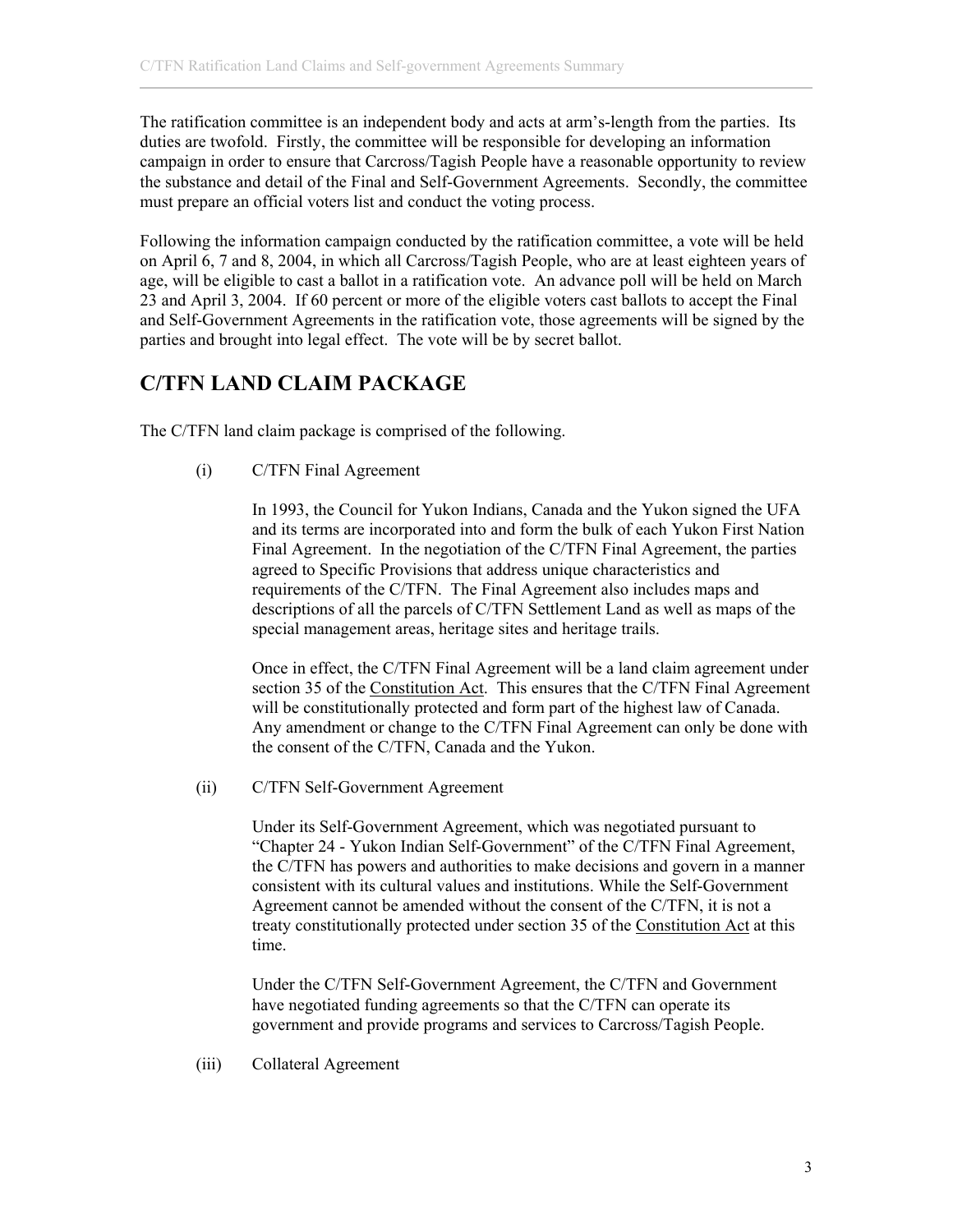The collateral agreement refers to the "Memorandum Regarding Certain Financial and Other Arrangements" that is attached to the C/TFN Final Agreement as Appendix C. This agreement provides additional funding to the C/TFN with respect to the indexation of the C/TFN financial compensation. It also sets out the payment of the section 87 payment funding under "Chapter  $20$  – Taxation" of the C/TFN Final Agreement.

not form a part of the C/TFN Final Agreement. While the collateral agreement is related to the C/TFN Final Agreement, it does

 $(iv)$ Elders' Statement

> The Elders of the C/TFN requested that a written statement that set out their views with respect to the Final and Self-Government Agreements be attached to those agreements. The Elders' Statement is intended to inform future generations of their views. The parties agreed to attach English, Tagish and Tlingit versions of the Elders' statement to the Final and Self-Government Agreements.

While the Elders' statement is attached to both the Final and Self-Government Agreements, it does not form a part of those agreements.

This summary outlines the provisions of the C/TFN land claim package related to land, water, harvesting, resource management, financial, governance and implementation matters. Also explained are the provisions of the C/TFN Final Agreement, including the specific provisions, as well as the provisions of the C/TFN Self-Government Agreement and the Collateral Agreement.

# **LAND**

#### **) Amount (a**

Under the terms of the UFA, which are incorporated into the C/TFN Final Agreement, the C/TFN is allocated  $602.9$  square miles  $(1,561.5)$  square kilometres) of Settlement Land.

The C/TFN has selected large rural areas within its Traditional Territory as Settlement Land as well as community lands in and around Carcross and Tagish. In addition, smaller site selections have been selected so the specific cabin sites and camping areas will be Settlement Land. The maps and descriptions of the parcels of C/TFN Settlement Land are part of the C/TFN Final Agreement. Please review the maps that set out the parcels of C/TFN Settlement Land.

# **(b) Types of Settlement Land**

The C/TFN will own and manage three types of Settlement Land:

On 400 square miles (1,036 square km) of Category A Settlement Land, the C/TFN will have complete ownership of the surface and Mines and Minerals. The C/TFN will have title equivalent to fee simple to the surface of these lands and full fee simple title to the Mines and Minerals and right to work the Mines and Minerals.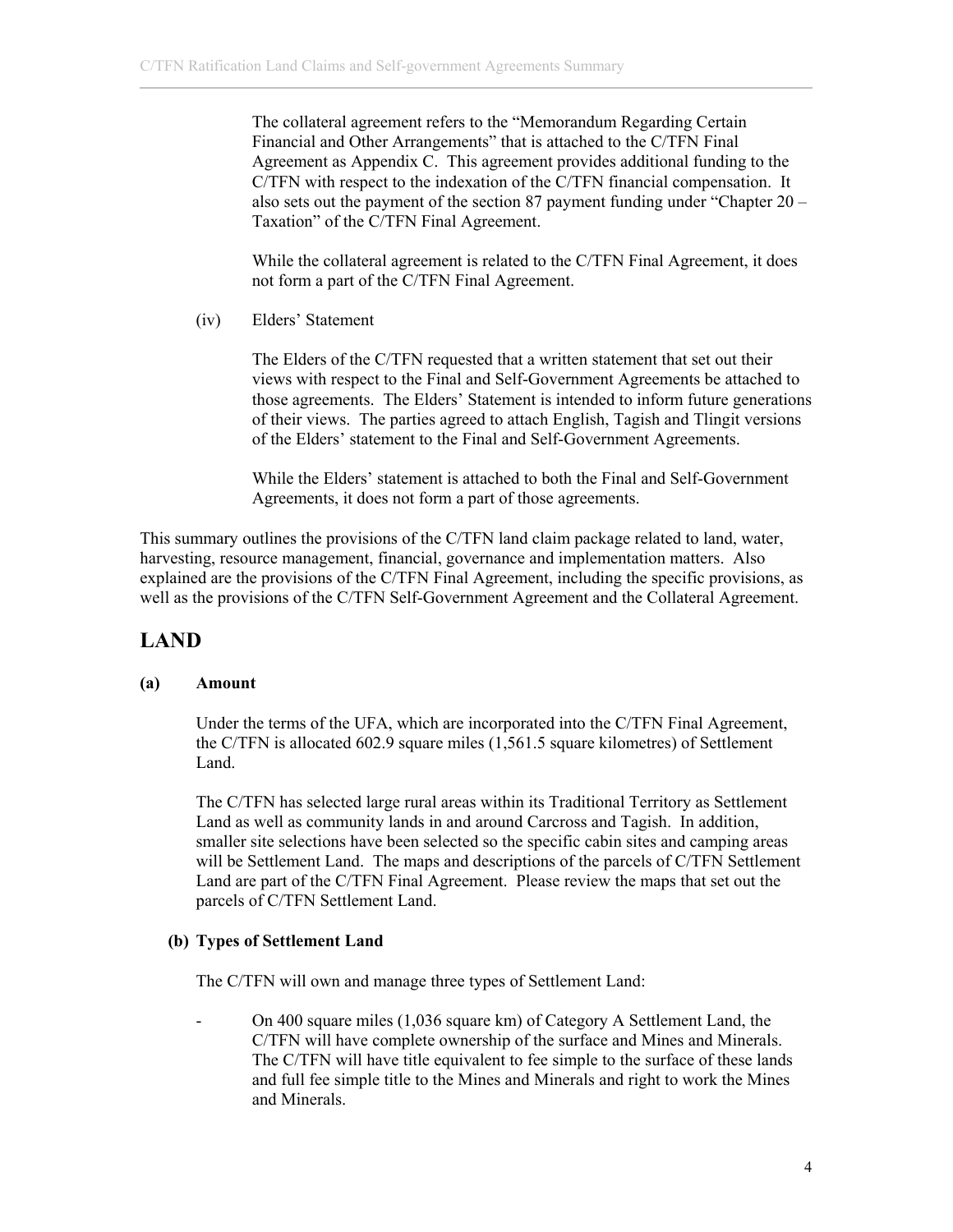- Category B or Fee Simple Settlement Land. On Category B Settlement Land, the C/TFN will have ownership of the surface equivalent to fee simple, but will not The remaining amount of 202.90 square miles (525.51 square km) will be either own the Mines and Minerals. It will, however, have the right to take and use gravel, clay and other Specified Substances without payment of any royalties to Government.

surveyed and registered in the Land Titles Office of the Yukon. These parcels will be Fee Simple Settlement Land. The C/TFN has selected some lots in Carcross and Tagish that have been

Non-Settlement Land is all land in the C/TFN Traditional Territory other than those types described above and is commonly referred to as Crown Land and private land.

The C/TFN will retain Carcross Indian Reserve No. 4 as a reserve but the C/TFN Final Agreement and the Self-Government Agreement will apply to it as if it was Category A Settlement Land. The title of Carcross Indian Reserve No. 4 will be the same as if it was Category A Settlement Land of the C/TFN. The provisions of the Indian Act cease to apply on the Effective Date of the Final Agreement. The tax exemption under the Indian Act will not apply to the reserves retained by the C/TFN following the end of the calendar year in which the Final and Self-Government Agreement are brought into lega l effect.

Prior to the date that the C/TFN Final Agreement is brought into legal effect, the C/TFN has the ri ght to submit three specific claims to the Specific Claims Branch with respect to the following three matters:

Tagish Post/Six Mile River and Choutla School Site

The C/TFN will make separate claims that the areas known as the Tagish Post and Choutla School Site are reserves within the meaning of the Indian Act. Under the C/TFN Final Agreement, these areas will be retained by the C/TFN as Settlement Land. If the specific claims are successful, the C/TFN may retain these areas as a reserve under the Indian Act and the C/TFN Final Agreement will apply to them as if they were Category A Settlement Land.

The C/TFN will also seek compensation as part of these two specific claims.

- Surrender of a portion of Carcross Indian Reserve No. 4 for the Highway

The C/TFN will make a claim for compensation arising out of alleged Reserve No. 4 for the South Klondike Highway. voting irregularity in the surrender of a portion of Carcross Indian

If the first two s pecific claims are not filed prior to the date that the C/TFN Final Agreement beco mes legal, the claims would be released.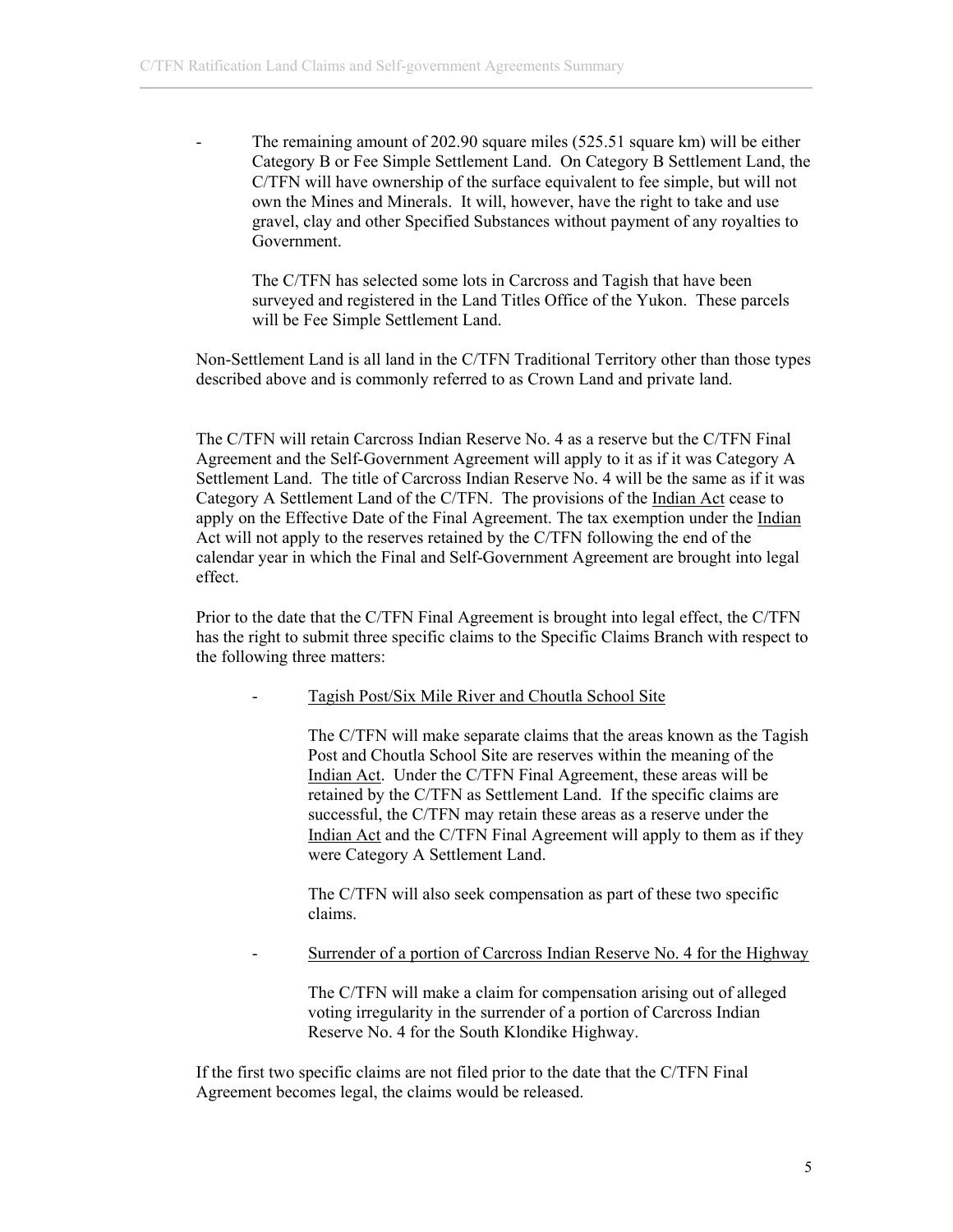The term "equivalent to fee simple" used in relation to Category A and B Settlement Land means that the C/TFN will have the same rights in relation to that Settlement Land as an individual owning land in fee simple has to his land, without a release of aboriginal title. In other words, the C/TFN will maintain aboriginal title to Category A and B Settlement Land. Aboriginal title related to Fee Simple Settlement Land and Non-Settlement Land will be released when the C/TFN Final Agreement comes into legal effect.

less than full ownership to Category A and B Settlement Lands. The issuance of such rights will not result in the release of aboriginal title to Settlement Land. If, however, the C/TFN registered a parcel of Category A or B Settlement Lands in the Land Titles Office The C/TFN will be able to lease or provide third parties with other land rights that are of the Yukon, the aboriginal title to that parcel would be released permanently.

may agree to exchange Crown Land for Settlement Land. However, the aboriginal title of the Crown Land would remain released and would not be regained if the C/TFN Following the effective date of the C/TFN Final Agreement, the C/TFN and Government acquired the Crown Land as Settlement Land.

Similarly the C/TFN can designate private lands as Fee Simple Settlement Land located within its Traditional Territory in place of an equal amount of Category B or Fee Simple Settlement Land which will no longer be Settlement Land. The C/TFN can designate a total amount of no more than 80 square kilometres of private land as Settlement Land on three occasions over a period of 24 years following the date that the Final Agreement is brought into legal effect. This provision will enable the C/TFN to make strategic real estate purchases over time and have them designated as C/TFN Settlement Land.

#### **(c) Management of Settlement Land**

Under its Final Agreement, the C/TFN may make laws for the use and occupation of its Settlement Land and enact certain laws in accordance with the Self-Government Agreement. It may also develop and administer land management programs for its Settlement Land, including the collection of fees for the use of such lands.

The C/TFN may also establish a system to record interests in its Settlement Land. This would provide certainty for the use and possession of portions of Settlement Land without affecting the aboriginal title of that Settlement Land.

Government will continue to administer licences, permits and other rights that existed on C/TFN Settlement Land prior to the date that the C/TFN Final Agreement was brought into legal effect, including the renewal or replacement of those licences, permits or other rights. These are known as Encumbering Rights. Government must Consult with the C/TFN before renewing or replacing an Encumbering Right on its Settlement Land.

This means that the C/TFN may select Settlement Land having Encumbering Rights, but Crown Land. If a third party holder of an Encumbering Right wants to change the terms the Encumbering Rights will be administered by Government as if the land were still and conditions of the access for the purpose of exercising that Encumbering Right, the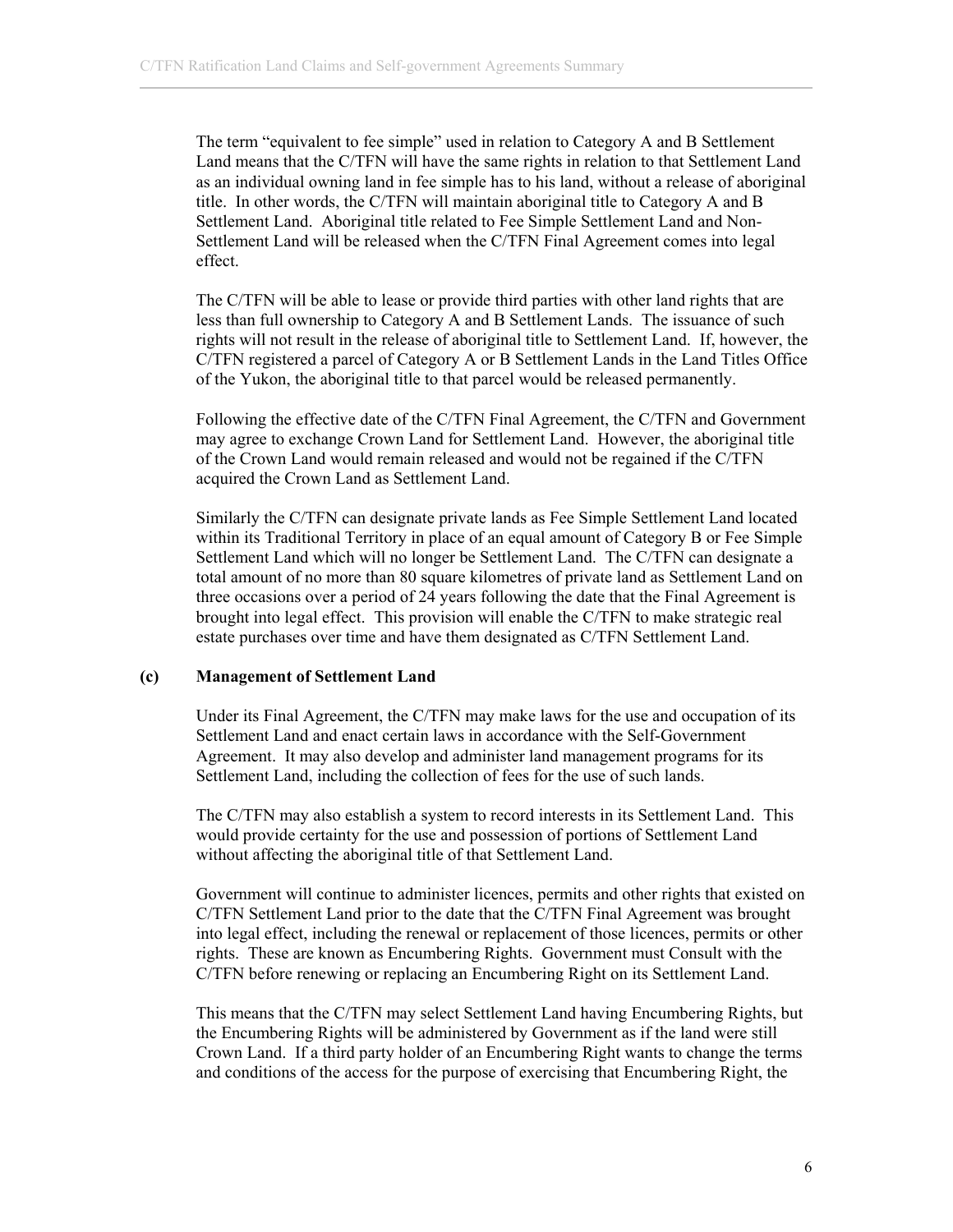consent of the C/TFN is required or, if consent is not granted, an order of the Surface Rights Board must be obtained setting out the terms and conditions.

Any royalties collected by Government from the production of a Mineral on Category A Settlement Land by a third party who has an Encumbering Right in the Mines and Government must also Consult with the C/TFN before setting certain Royalties, rents or Minerals will be paid to the C/TFN. Similarly, the C/TFN will receive rent normally payable to Government from any Encumbering Right on Category B or Fee Simple Settlement Land with respect to any surface lease of a holder of a mineral right. fees in relation to Encumbering Rights.

## (d) **ation (the "KDFN"), Ta'an Kwach'an Overlap with the Kwanlin Dun First N ouncil (the "TKC"), Teslin Tlingit Council (the "TTC") and Champagne and C Aishihik First Nations (the "CAFN")**

Since parts of the C/TFN Traditional Territory overlap with the Traditional Territories of the KDFN, TKC, TTC and CAFN, the C/TFN and those Yukon First Nations must try to establish an overlap resolution boundary satisfactory to Government that would resolve the overlapping areas and set out arrangements for the management of resources and the allocation of benefits in those areas.

If the overlapping areas are not resolved, then various provisions of the C/TFN Final Agreement will not apply in those areas, including the C/TFN's specific economic development measures and the jurisdiction of the Carcross/Tagish Renewable Resources Council.

In some cases, the C/TFN and KDFN selected the same land as Settlement Land during their respective negotiations. Prior to initialling the C/TFN Final and Self-Government Agreements, the C/TFN reached agreement with the KDFN so that their respective land selections no longer overlap.

#### **) Access to Settlement Land (e**

#### Public Access

The public has a general right of access, without the consent of the C/TFN, to enter, cross and stay on Undeveloped Settlement Land for a reasonable period of time for all noncommercial recreational purposes.

The public has a general right, without the consent of the C/TFN, to enter, cross and make necessary stops on Undeveloped Settlement Land in order to reach adjacent Noncasual and insignificant nature or the route is generally recognized and used for access on a regular basis and the exercise of the right does not result in a significant alteration to the Settlement Land for commercial and non-commercial purposes, if the access is of a route.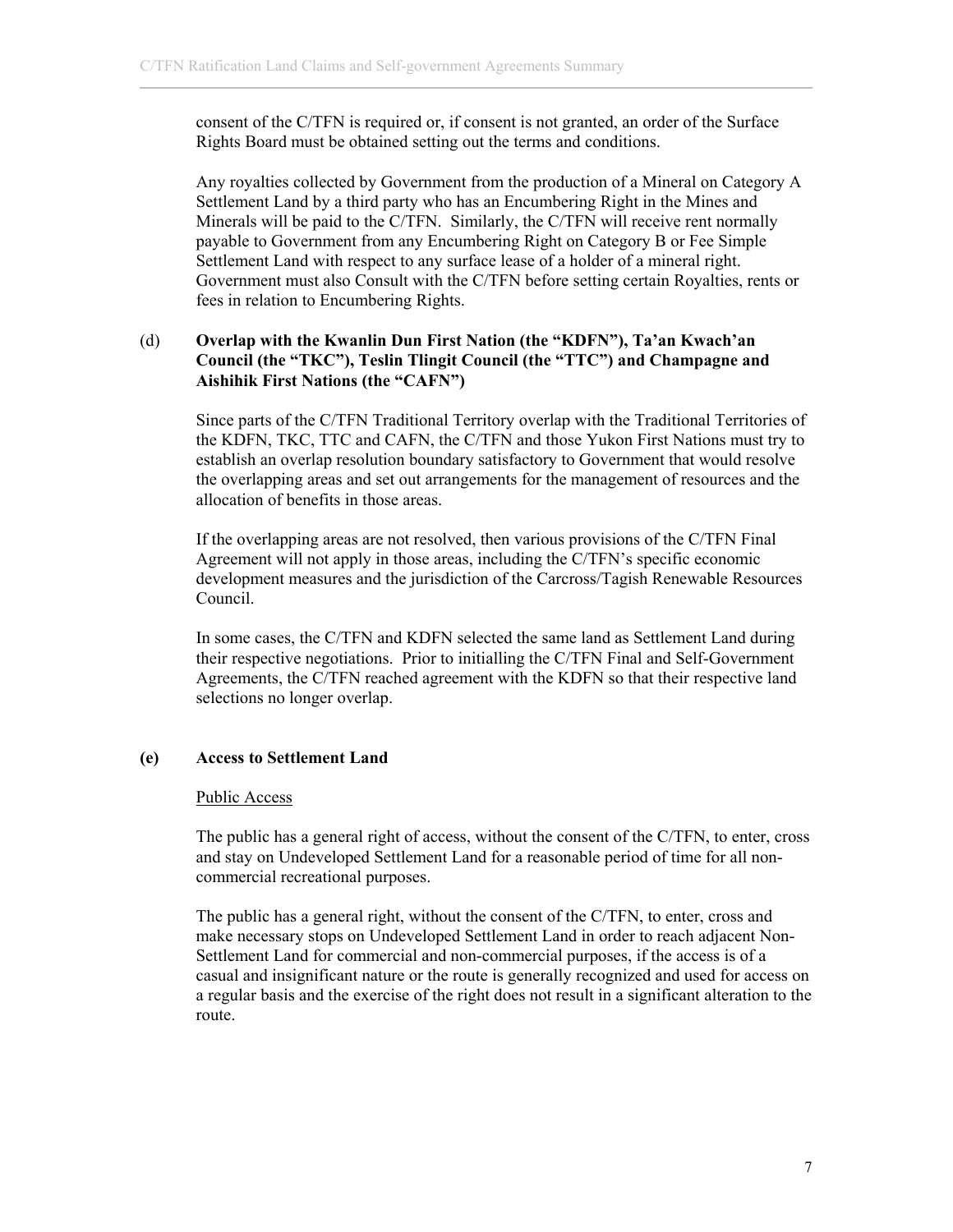But the public does not have a right of access to enter and stay on Undeveloped Category A Settlement Land without the consent of the C/TFN for the purpose of non-commercial Harvesting of Fish and Wildlife.

The C/TFN and Government may negotiate terms and conditions for the exercise of a right of access provided by the C/TFN Final Agreement. If the C/TFN and Government cannot agree to the terms and conditions, the Surface Rights Board may set out terms and conditions on a right of access regarding the seasons, times, locations or manner of access.

The public does not have a general right of access on parcels of Settlement Land that have been designated as Developed Settlement Land. Those parcels of Settlement Land that have been designated as Developed, such as residential areas, will be considered as private property.

Any person may enter Settlement Land in an emergency, but must report the location of any damage to the C/TFN. In this case, the person would be liable for significant damage to the Settlement Land or improvements on it as a result of the access.

#### Commercial Access

A person may enter, cross and make stops on Undeveloped Settlement Land to reach adjacent Non-Settlement Land for commercial purposes without the permission of the C/TFN if the access is of a casual and insignificant nature or the route is generally recognized and used for access on a regular basis and the exercise of the right does not result in a significant alteration to the route. Otherwise, the person must obtain the consent of the C/TFN or, failing consent, an order of the Surface Rights Board setting out the terms and conditions for the access.

An outfitting concession holder will have a right of access to C/TFN Settlement Land in order to remove his property until July 31 following the date that the C/TFN Final Agreement comes into legal effect unless an agreement is made otherwise.

All registered trappers will be able to work their traplines on C/TFN Settlement Land without fee. This includes the right to construct and occupy cabins on Settlement Land necessary for the use of the trapline. In addition, necessary trails may be cut on the trapline.

Where a Person has a timber harvesting agreement or permit existing before the effective date of the C/TFN Final Agreement, that Person will be able to exercise all the rights under the agreement or permit as though the land had not become Settlement Land, including the use of Settlement Land.

The holder of an Existing Mineral Right (that is, a mineral right on Settlement Land which existed prior to the date that the C/TFN Final Agreement was brought into legal effect) has a right of access for the purpose of exercising that right without the consent of the C/TFN if the access is of a casual and insignificant nature or the route is generally recognized and used for access on a regular basis and the exercise of the right does not result in a significant alteration to the route. The holder also has the right of access to use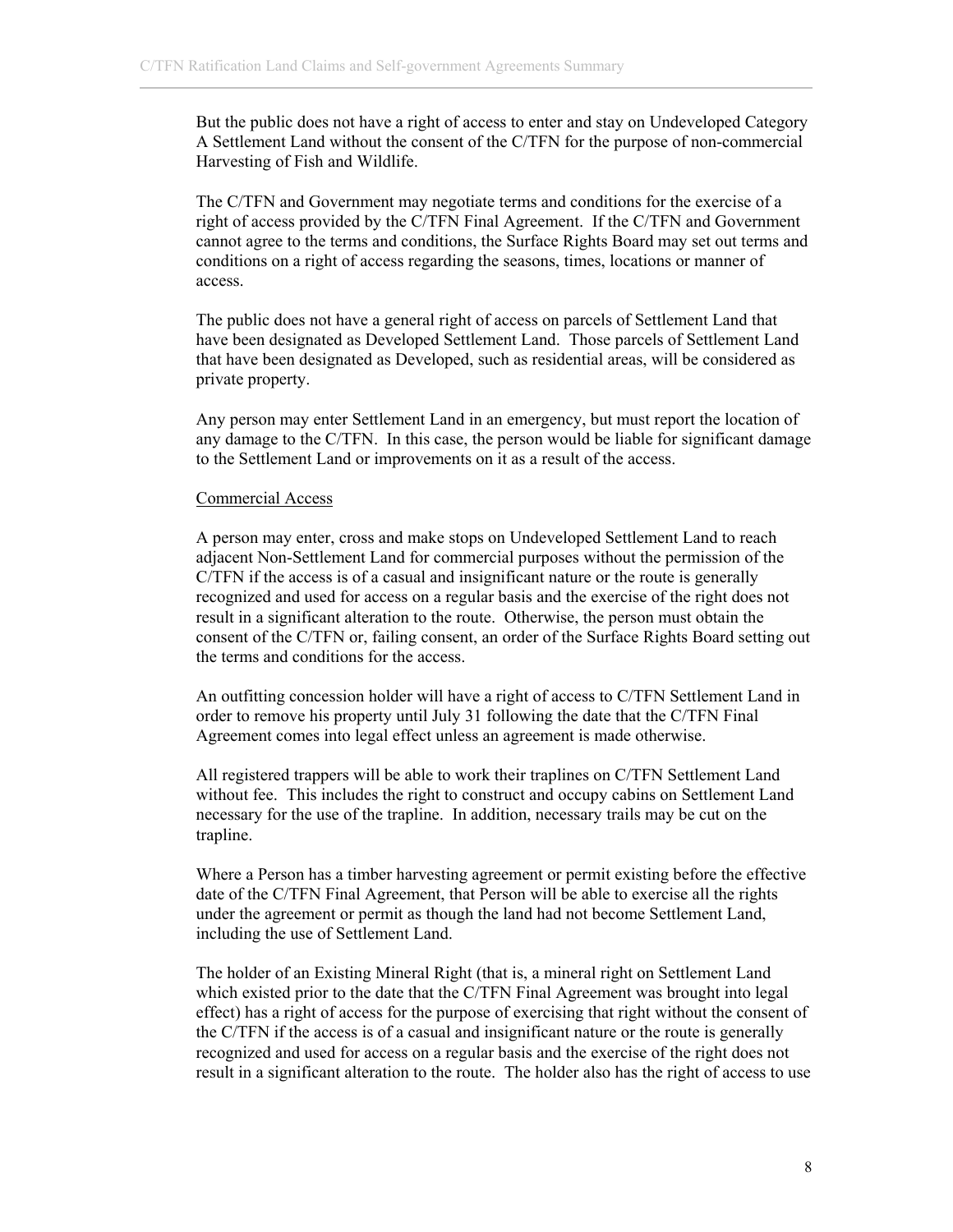the parcel of Settlement Land for the purpose of exercising the Existing Mineral Right without the consent of the C/TFN, where that is provided for by law.

A person who has a New Mineral Right (a mineral right on Settlement Land which did not exist prior to the date that the C/TFN Final Agreement was brought into legal effect) on Category B or Fee Simple Settlement Land has a right of access on Settlement Land without permission from the C/TFN. The holder also has a right to use that portion of Settlement Land without the consent of the C/TFN provided that no heavy equipment or methods more disruptive than hand methods are used.

#### Government Access

Government, its agents or contractors have a right to enter, cross and stay on Undeveloped Settlement Land for less than 120 days without the consent of the C/TFN. If the access is to be longer than 120 days, the consent of the C/TFN must be obtained or, failing consent, an order of the Surface Rights Board setting out the terms and conditions for the access must be obtained.

Government also has a right to use natural resources on Undeveloped Settlement Land to deliver, manage and maintain its programs and projects. It also has a right of access to make necessary changes to lands and watercourses by earthmoving equipment for routine or emergency maintenance of transportation corridors.

Those authorized to provide utilities, such as electricity, telephone and municipal services, also have a right of access to enter, cross and stay on Undeveloped Settlement Land. The C/TFN must be Consulted before any access takes place.

## Military Access

The Department of National Defence has a right of access to Undeveloped Settlement Land for military access with the consent of the C/TFN. If there is no agreement for the use and protection of the land, the Surface Rights Board will set out the terms and conditions.

## **(f) Surface Rights Board**

The Surface Rights Board was established to resolve disputes related to access and compensation. The Board has the power to resolve disputes, including the following matters:

- the amount of compensation for the exercise of a right of access to, use of or expropriation of a parcel of Settlement Land; and
- a dispute between holders of surface and Mines and Minerals rights on Settlement Land and Non-Settlement Land.

The Board can make various orders which will be binding on the parties involved and have the same legal effect as an order of the Supreme Court of the Yukon.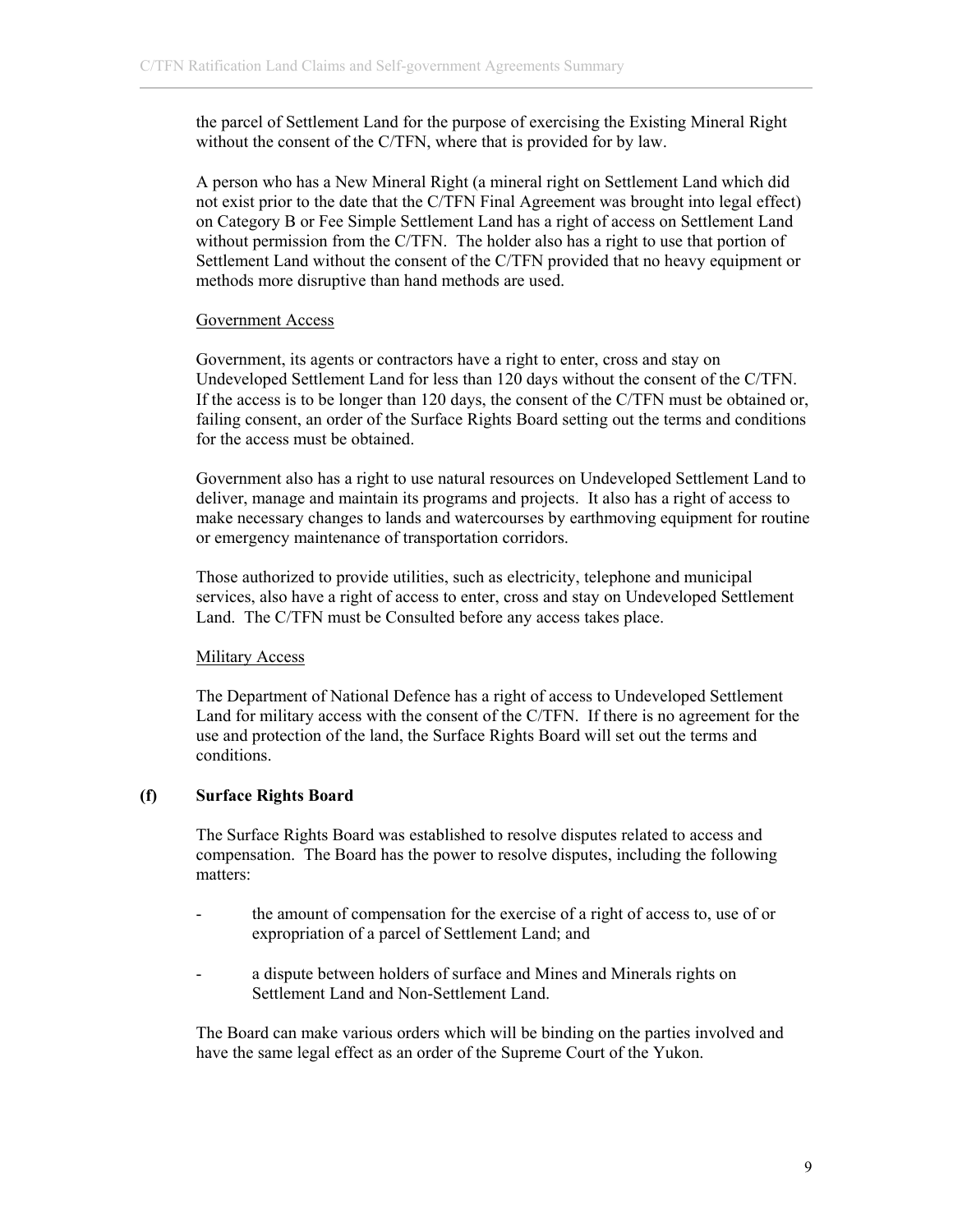The Minister will appoint no more than 10 people to the Board. One-half of the people appointed to the Board will be nominated by the Council of Yukon First Nations, the other half by Government. The majority of the members must be residents of the Yukon.

# **(g) Property Taxes**

Unimproved Rural Settlement Land of the C/TFN will not be taxed. Unimproved Rural Settlement Land includes Settlement Land outside of the Community Boundaries of Carcross and Tagish that contains a cabin, tent frame, cache, fish rack or other similar improvements used primarily for trapping, non-commercial wildlife harvesting or other traditional purposes. The Self-Government Agreement sets out a process and timeline for the establishment of Community Boundaries for Carcross and Tagish within 180 days of the Agreements coming into legal effect.

If a Community Boundary is expanded to include a parcel of Unimproved Rural Settlement Land, the parcel will not be taxed until an agreement has been reached between the C/TFN and Government for services, such as water and sewage.

Fee Simple Settlement Land will be taxed like other fee simple private land. Carcross/Tagish People occupying a personal residence on Fee Simple Settlement Land can qualify for any homeowner's grant programs that may be available from time to time. These grants are provided to reduce the Property Tax payable.

When the C/TFN Final Agreement comes into legal effect, the C/TFN will not pay Property Tax on its parcels of Category A and B Settlement Land within the Community Boundaries of Carcross and Tagish unless such portions of the parcels are:

- reasonably associated with the construction or placement of an improvement; or
- reasonably associated with a commercial use.

Under the UFA, the federal government provides financial assistance to a Yukon First Nation with respect to the payment of any Property Tax on any Settlement Land that is subject to Property Tax. The assistance will be 100 percent in the first year following the date that the Yukon First Nation Final Agreement is brought into legal effect, decreasing by 10 percent per year.

The C/TFN cannot lose any of its parcels of Settlement Land if it fails to pay its Property Taxes. But, if Property Taxes remain unpaid for more than two years, the taxing authority may withdraw all services to the land until the taxes are paid. Six months from the date of the withdrawal of services, the taxing authority may file a claim against the assets of the C/TFN and its corporations if the Property Tax remains unpaid.

The C/TFN will not be liable for Property Taxes that are outstanding in relation to its Settlement Land on the date that the C/TFN Final Agreement comes into legal effect.

## **(h) Expropriation of Settlement Land**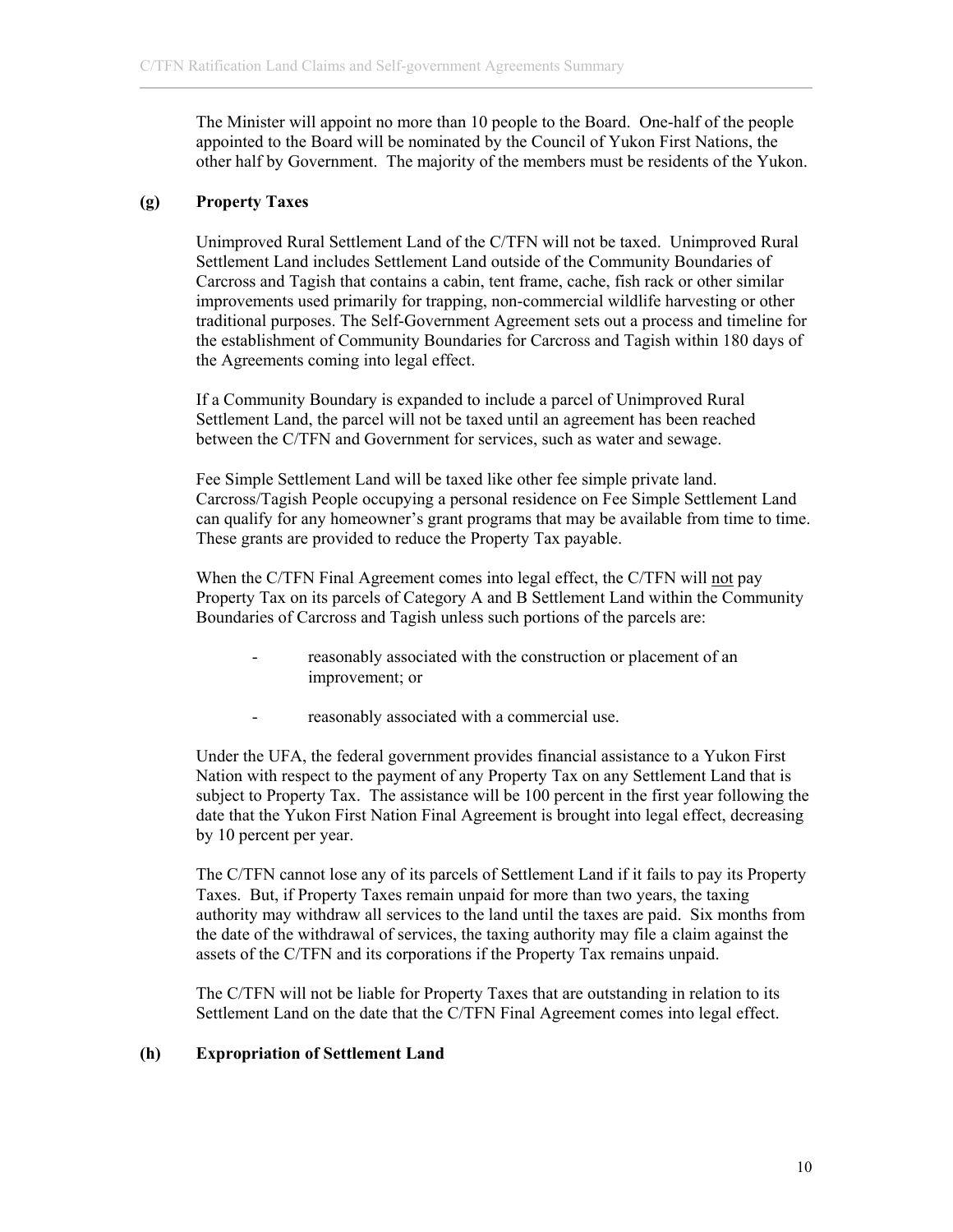Expropriation refers to the power of Government to take private lands for development purposes. Where possible, Government undertakes to avoid the expropriation of Settlement Land.

Prior to any expropriation of Settlement Land, Government must negotiate with the C/TFN with respect to the location and extent of the affected Settlement Land and compensation for the expropriation. If there is no agreement about compensation, the Surface Rights Board has the power to determine the amount of compensation. Compensation may be in the form of money, land or a combination of them. If land is provided or ordered as compensation, it will be transferred to the C/TFN in fee simple title and be designated as Category A or B Settlement Land. The aboriginal title of such land would remain released.

When an expropriation is carried out under the National Energy Board Act (Canada), the power of the Surface Rights Board to determine compensation will be exercised by a body authorized under the National Energy Board Act. Any such body formed pursuant to the National Energy Board Act to determine compensation must include at least one person chosen by the affected Yukon First Nation. The National Energy Board Act establishes the National Energy Board to hear and determine matters, including compensation, related to energy projects, such as pipelines or international power lines.

If the C/TFN does not consent to the expropriation of its Settlement Land, public hearings will be held in respect of the location and extent of the land to be expropriated.

## **WATER**

#### **(a) Water Rights**

#### Quantity, Quality and Rate of Flow

The C/TFN has the general right to have no change in the quality, quantity and rate of flow of Water which is on or flowing through or adjacent to its Settlement Land. Likewise, there is also a responsibility on the C/TFN not to change the quality, quantity or rate of flow of Water which is on, flowing through or adjacent to Settlement Land.

The Water Board may issue a Water licence which interferes with the C/TFN's right to no change in the quality, quantity and rate of flow of Water, if it is satisfied that there are no other reasonable alternatives and the C/TFN is given notice. In this case, the C/TFN would be entitled to compensation for any loss or damage to the C/TFN.

The C/TFN can also apply for compensation when a person does not have a Water licence but uses Water in a manner that interferes with the C/TFN's right to no change in the quality, quantity and rate of flow of Water. The Water Board will determine the amount and terms of compensation.

#### Traditional Uses

Carcross/Tagish People will have the right to use Water for a Traditional Use in the C/TFN Traditional Territory, subject to the laws which generally apply in respect of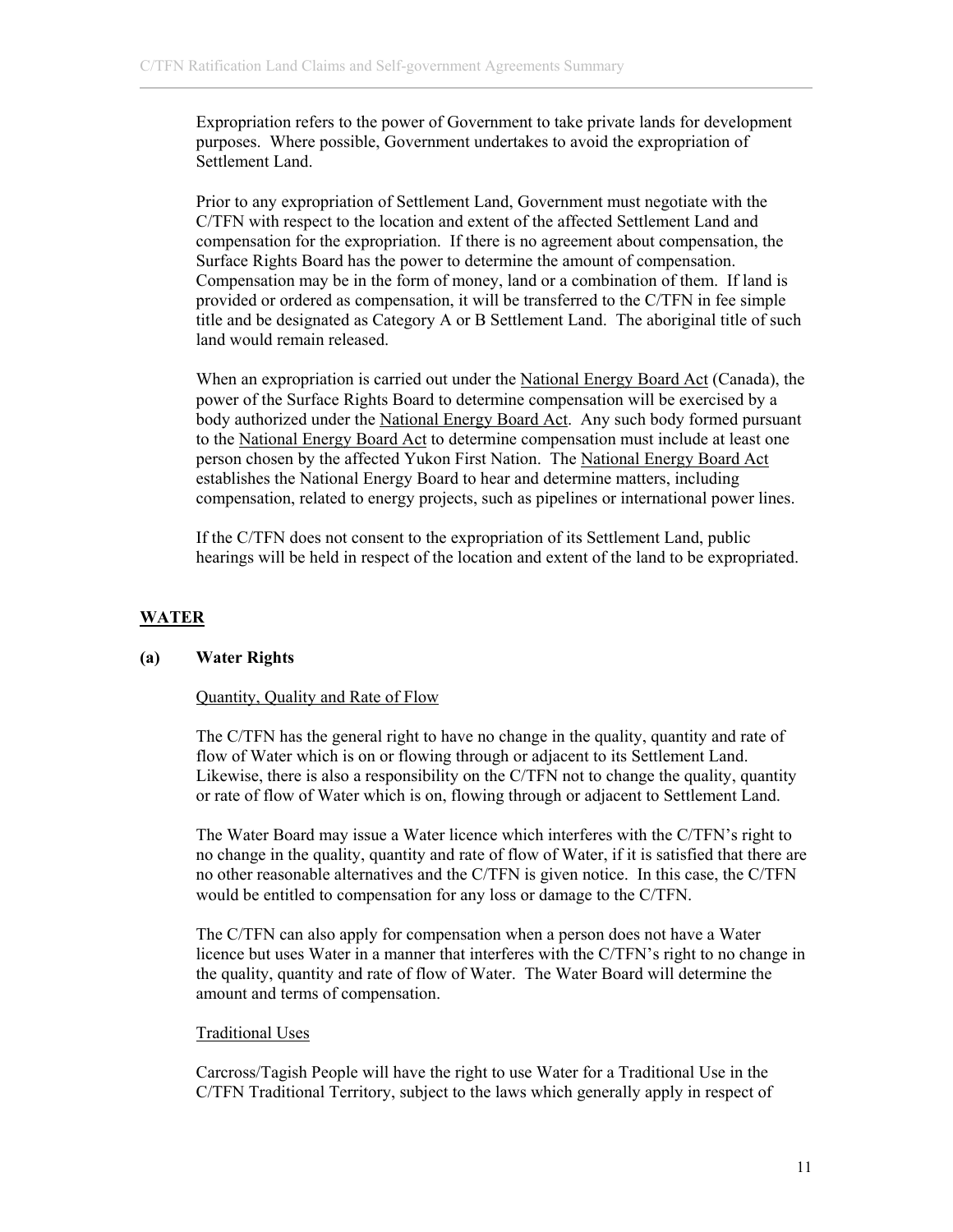Water. A Traditional Use is the use of Water for trapping, non-commercial harvesting, traditional heritage and cultural purposes.

Before a Water licence is issued that will affect Traditional Use within the C/TFN Traditional Territory, the Water Board must give notice to the C/TFN and must be satisfied that there is no alternative and there are no reasonable measures whereby interference with C/TFN's rights could be avoided.

If the terms of a Water licence are violated and the C/TFN suffers loss or damage relating to Traditional Use within the C/TFN Traditional Territory, the holder of the licence may be liable to pay compensation.

#### **(b) Water Board**

The Water Board will decide Water use issues, including compensation owed to the C/TFN and its citizens for losses or damages with respect to their Water rights.

The Council of Yukon First Nations nominates one-third of the members of the Water Board. The Minister appoints the chairperson and a vice-chairperson from among the members of the Board in Consultation with the Board.

#### **(c) Management Powers of Government**

Although the C/TFN will own the Bed of a lake, river or other waterbody located within the boundaries of a Parcel of Settlement Land, Government has the right to protect, manage and use Water and Beds of waterbodies throughout the Yukon.

#### **(d) Water Rights of Third Parties on Settlement Land**

The Water Board may issue Water licences to third parties who have a right or interest in Settlement Land and need to use Water when exercising that right or interest. The term of such a licence must not be beyond the term of their right or interest in Settlement Land.

The holders of Water licences on Settlement Land, which existed prior to the date that the C/TFN Final Agreement was brought into legal effect, will continue to have the same rights as they did before the lands became Settlement Land. However, after the C/TFN Final Agreement has been in effect for three years, the holder of such a Water licence may be required to compensate the C/TFN for the exercise of the licence.

Where a Water licence on Settlement Land, which existed prior to the effective date of the C/TFN Final Agreement, has a term of at least five years, the holder has a right to apply for a renewal or replacement of that licence. The C/TFN will have an opportunity to be heard by the Water Board before the licence is renewed or replaced.

The existing Water licence for the Whitehorse Rapids hydro-electric generation station is noted as an Encumbering Right on Settlement Land Parcels along the Yukon River and its headwater lakes.

## **HARVESTING**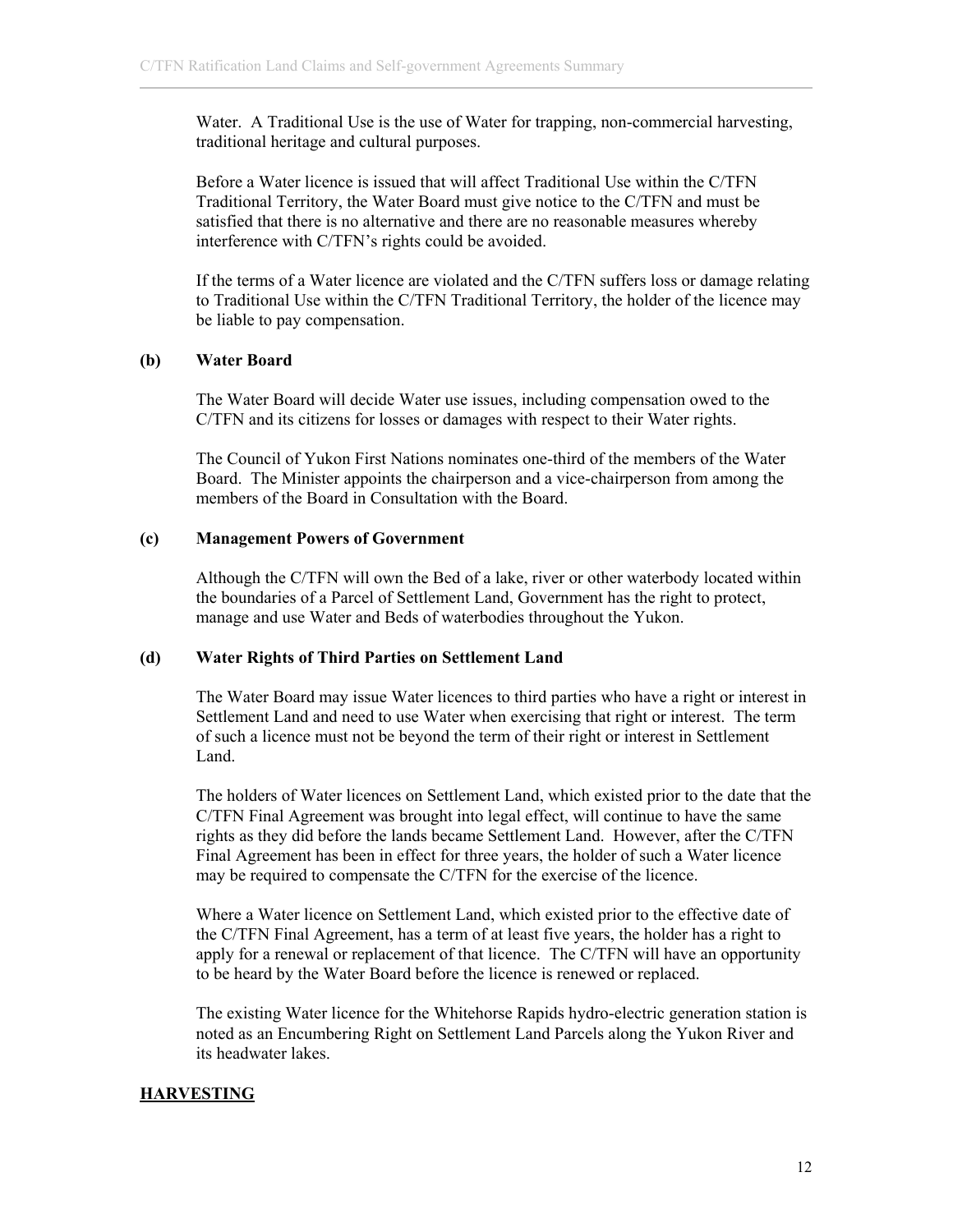#### **(a) Fish and Wildlife**

Carcross/Tagish People have the right to harvest Fish and Wildlife for their food needs, in any numbers, at any time during all seasons of the year, within their Traditional Territory, on Settlement Land and vacant Crown Land. The harvesting rights of Carcross/Tagish People can be restricted only for Conservation, public health or public safety.

Carcross/Tagish People must obtain the consent of another Yukon First Nation in order to harvest Fish or Wildlife in that other First Nation's Traditional Territory or they may obtain a hunting or fishing licence and harvest in accordance with the laws of general application.

Each Yukon First Nation Final Agreement may set out "Total Allowable Harvests" for some Fish and Wildlife species. This would guarantee that, if harvesting limits are placed on those species for Conservation purposes, the Yukon First Nation will have a guaranteed share of that limit which it will be able to harvest.

Under the C/TFN Final Agreement, if a Total Allowable Harvest is established for moose in the C/TFN Traditional Territory, the Yukon will allocate either the first 5 moose of the Total Allowable Harvest to the C/TFN and a percentage that declines to 75 percent of the remaining Total Allowable Harvest, or the number of moose required to meet the subsistence needs of C/T people, whichever is less.

If a Total Allowable Harvest is established for woodlandcaribou in the C/TFN Traditional Territory, the Yukon will allocate either 75 percent of the Total Allowable Harvest to the C/TFN or the number of woodland caribou required to meet the subsistence needs of C/T people, whichever is less.

If the Yukon proposes that the number of moose or woodland caribou required to meet the Subsistence needs of Carcross/Tagish People is less than the portion of the Total Allowable Harvest allocated to the C/TFN under the C/TFN Final Agreement, the C/TFN and the Yukon will try to reach agreement. If the C/TFN and the Yukon cannot reach agreement, the matter may be referred to the dispute resolution process.

If the Harvest of other species is limited due to Conservation a Total Allowable Harvest shall be established for that species at that time.

The Yukon must ensure that the food Freshwater Fish needs of Carcross/Tagish People receive "primary consideration" in the allocation of Freshwater Fish. In addition, the Yukon must take into account the special importance to the C/TFN of certain water bodies in its Traditional Territory, including Snafu Lake, Tarfu Lake, Little Atlin Lake, Tagish Lake, Nares Lake and Bennett Lake.

The C/TFN and the Yukon will periodically review jointly the use of Freshwater Fish for food by the Carcross/Tagish People to determine whether harvest demand and allocation priorities are being met. If the review finds that the harvest demand for food Freshwater Fish by the Carcross/Tagish People and allocation priorities are not being met, the C/TFN and the Yukon will try to reach agreement on how to meet them. If they are unable to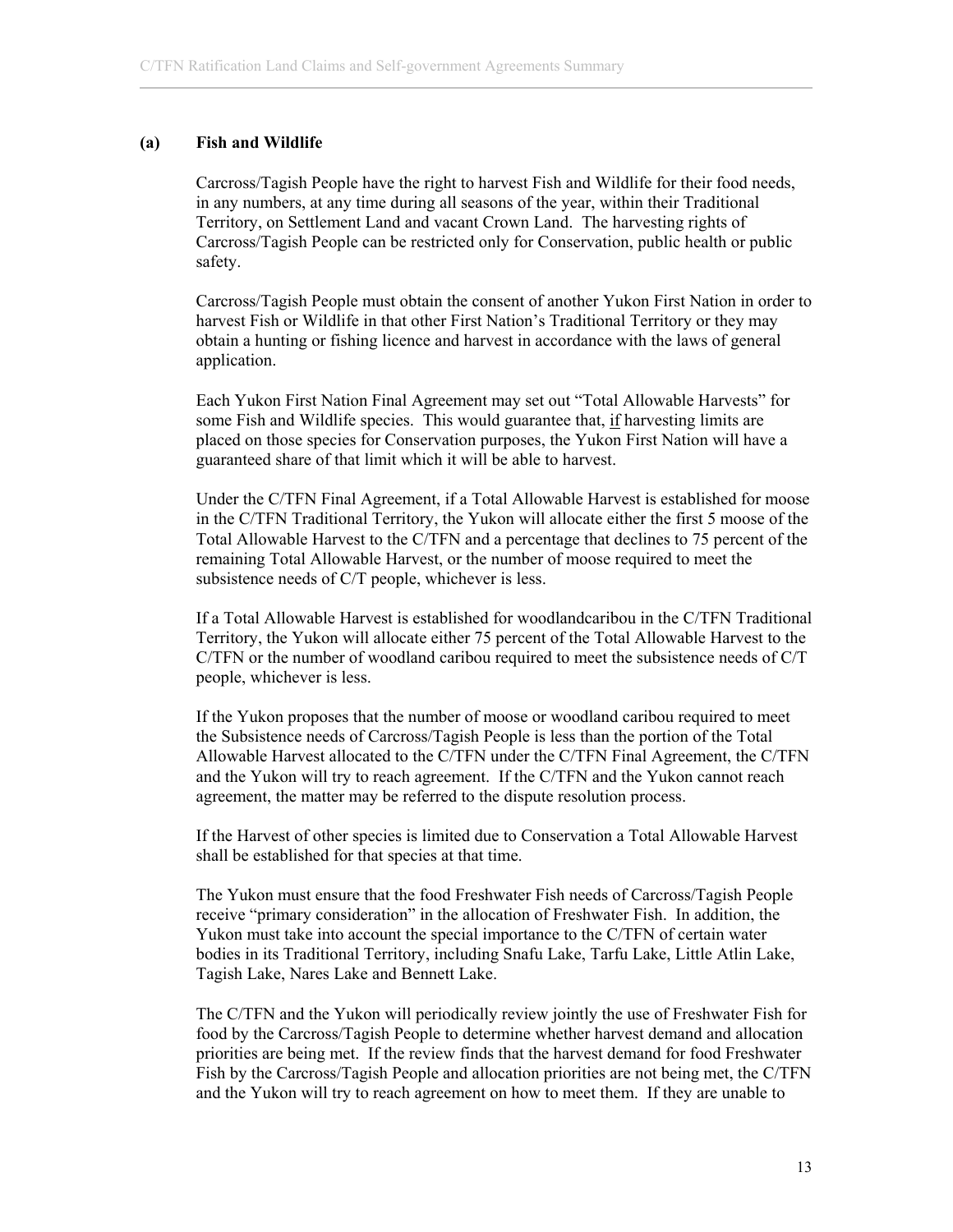reach agreement, either party may refer the matter to mediation and, if appropriate, the parties may agree subsequently to refer the matter to arbitration.

#### **(b) Salmon**

Since the Total Allowable Catch (the total number of a species of Salmon returning which are not deemed to be required for Conservation purposes) in the Yukon River Drainage Basin will be less than the basic needs allocation of the Yukon First Nations, the Total Allowable Catch will be distributed among the Yukon First Nations on a proportional basis reflecting their share of the total basic needs allocation for the entire drainage basin.

The Council of Yukon First Nations and the Minister having responsibility have agreed to jointly carry out a Yukon River Drainage Basin Salmon Study in order to determine for the C/TFN and other affected Yukon First Nations their arithmetic average of the actual annual harvest of all species of Salmon in the drainage basin. These figures are necessary to calculate the basic needs levels of the C/TFN and other affected Yukon First Nations.

Upon the ratification of the UFA, Government agreed to issue eight new commercial Salmon fishing licences to the C/TFN and the other Yukon First Nations whose Traditional Territories include part of the Yukon River drainage basin.

#### **(c) Trapping**

Under the C/TFN Final Agreement, up to 70 percent of the traplines in the Traditional Territory of the C/TFN may be designated as Category 1 Traplines. Registered trapline holders can consent in writing to have their trapline designated as a Category 1 Trapline. Category 2 Traplines are all those other traplines not designated as Category 1 Traplines. The C/TFN would be the final allocation authority for its Category 1 Traplines.

The Carcross/Tagish Renewable Resources Council will review the use of traplines and make recommendations to the Minister having responsibility and the C/TFN on the assignment and reassignment of all new, vacant and under-utilized traplines.

Since traplines may be affected by resource development activities such as mining or road construction, Government must establish a process for compensation of the registered holders of such traplines.

#### **RESOURCE MANAGEMENT**

#### **(a) Wildlife**

While the Yukon Fish and Wildlife Management Board is the main body of Fish and Wildlife management throughout the Yukon, a Renewable Resources Council is established in each Yukon First Nation's Traditional Territory as the main body for local renewable resources management. The Salmon Sub-Committee is the main body for Salmon management in the Yukon.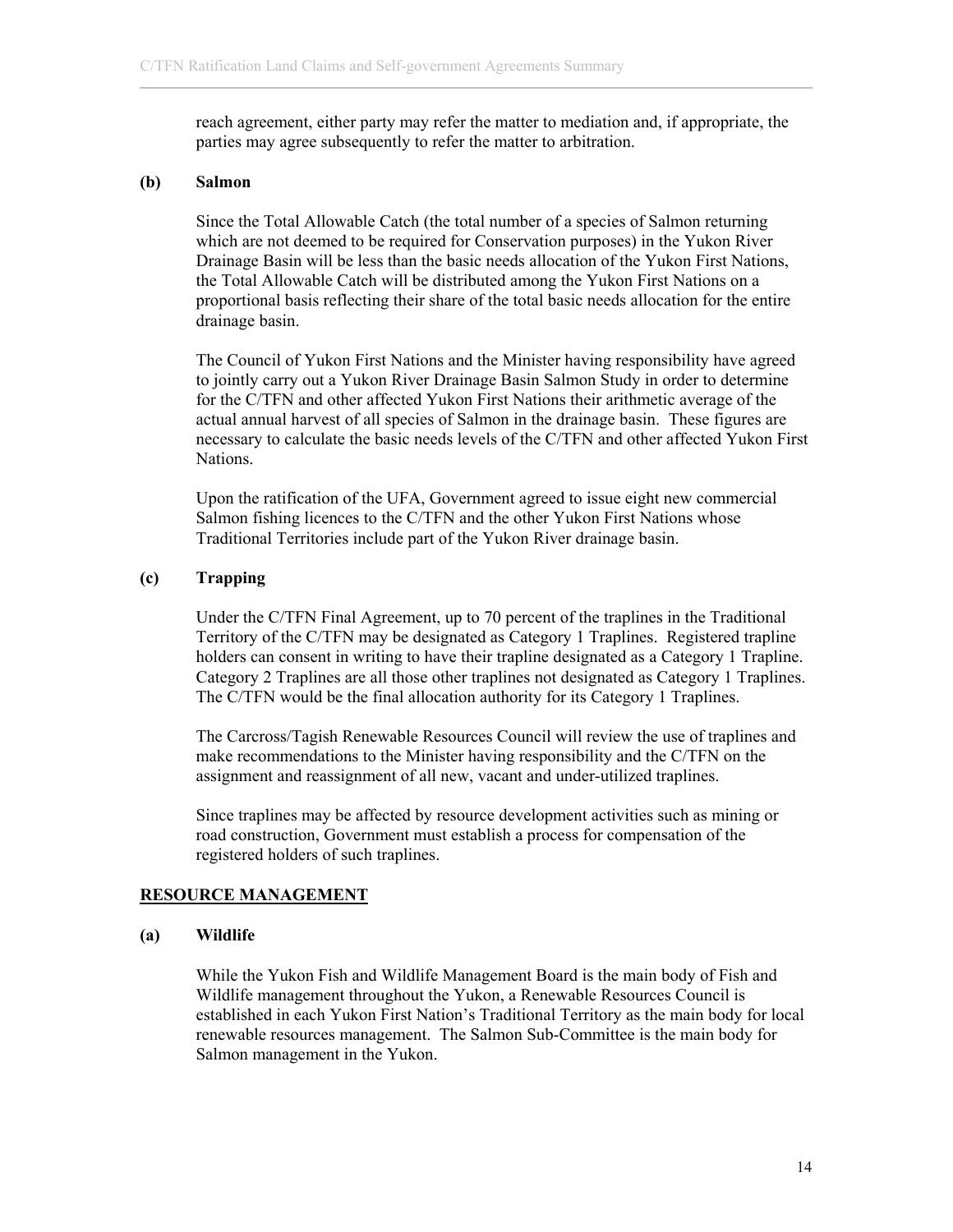Although the Yukon Fish and Wildlife Management Board and Renewable Resources Councils have management responsibilities, the Yukon has the final authority for the management of Fish and Wildlife and their habitats.

Recommendations made to the Minister having responsibility by the Yukon Fish and Wildlife Management Board, Salmon Sub-Committee or Renewable Resources Councils may be accepted, varied, set aside or replaced by the Minister having responsibility. If the Minister having responsibility intends to vary or set aside a recommendation, he must provide the body with written reasons for doing so. The body must be allowed to reconsider its initial recommendation and to submit a final recommendation.

The C/TFN will have the power to manage local populations of Fish and Wildlife on Settlement Land, to the extent that coordination with other Fish and Wildlife management programs is not considered necessary by the Yukon Fish and Wildlife Management Board. The C/TFN will also have the power to enact certain laws with respect to fish, wildlife and habitat on Settlement Land under its Self-Government Agreement.

## Yukon Fish and Wildlife Management Board

The Yukon Fish and Wildlife Management Board has twelve members appointed for terms of five years by the Minister having responsibility. The Yukon First Nations nominate six members and Government nominates the other six. The Yukon Fish and Wildlife Management Board appoints a chairperson from among its members.

The Yukon Fish and Wildlife Management Board may make recommendations to the Minister having responsibility, Yukon First Nations and Renewable Resources Councils on all matters related to Fish and Wildlife management, laws, research, policies and programs.

The members of the Yukon Fish and Wildlife Management Board are also trustees for the Yukon Fish and Wildlife Enhancement Trust. The amount of monies contributed by the parties to the Trust is approximately \$3 million. The members are responsible for ensuring that the monies of the Trust are allocated to restore, enhance and protect Fish and Wildlife populations and their habitat.

#### Salmon Sub-Committee

The Salmon Sub-Committee, a sub-committee of the Yukon Fish and Wildlife Management Board, has been established to be the main body for Salmon management in the Yukon.

The Salmon Sub-Committee is comprised of two members nominated by the Minister having responsibility and two members assigned from the membership of the Yukon Fish and Wildlife Management Board, including a member nominated by the Yukon First Nations. The affected Yukon First Nations, including the C/TFN, nominate two additional members to represent their interests when the committee deals with matters affecting Salmon in the Yukon River drainage basin.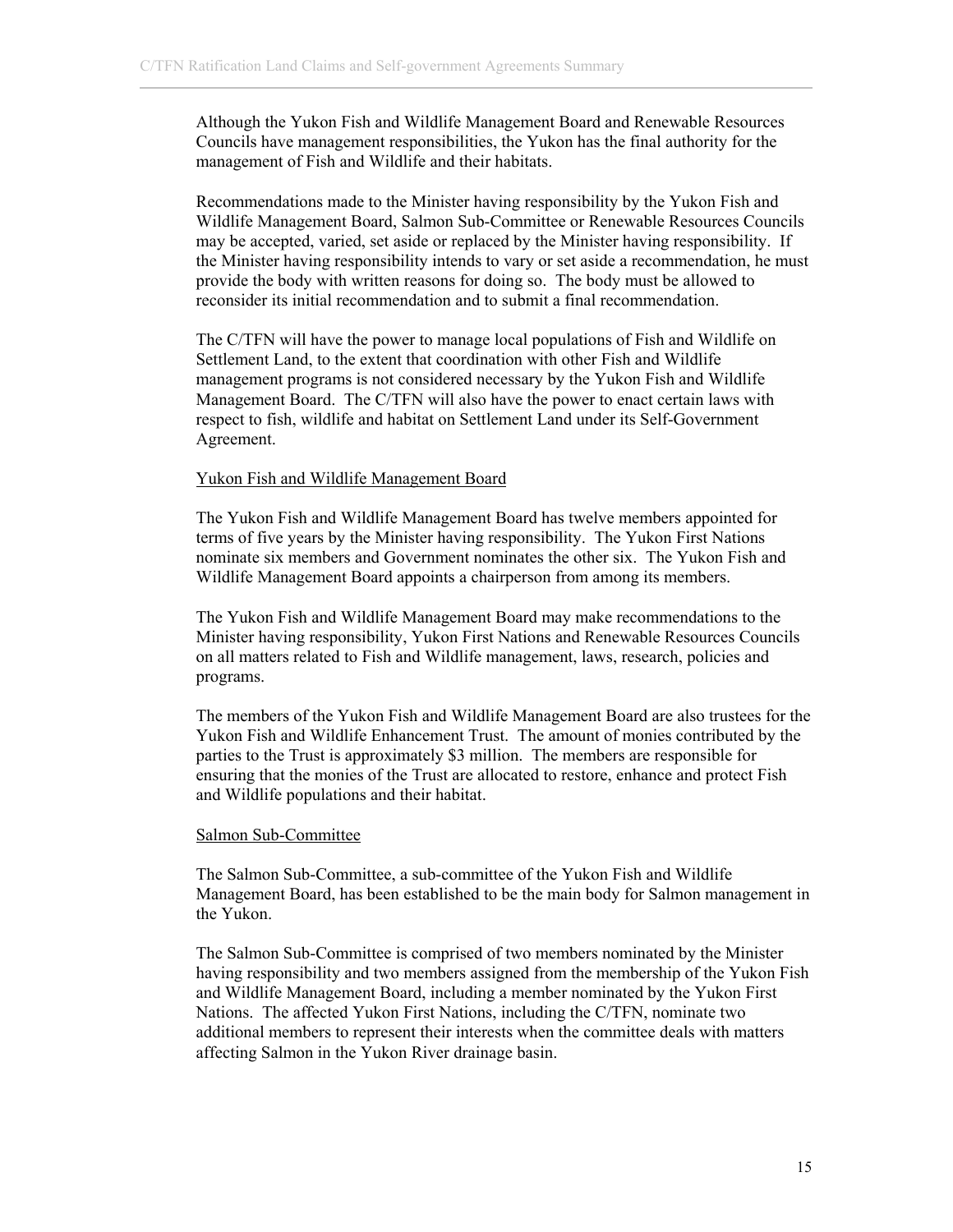The Salmon Sub-Committee may make recommendations to the Minister having responsibility and Yukon First Nations on all matters related to Salmon, their habitat and management, including laws, research, policies and programs.

Where any Yukon River panel is established in relation to the Canada-United States Pacific Salmon Treaty, the members of the Salmon Sub-Committee will form the majority of the Canadian representatives.

#### Carcross/Tagish Renewable Resources Council

Under the C/TFN Final Agreement, the Carcross/Tagish Renewable Resources Council will be established as the primary body for the management of local renewable resources for the Traditional Territory of the C/TFN.

Three members will be nominated to the Carcross/Tagish Renewable Resources Council by the C/TFN and the other three by Government for three-year terms. Both the C/TFN and Government may also nominate one additional member as an alternate member to the Council who may participate in the work of the Council and receive remuneration and travel expenses. An alternate member may only vote in the absence of a member nominated by the party that nominated him or her.

The C/TFN and Government will try to reach agreement with respect to the nominees. All nominees to the Carcross/Tagish Renewable Resources Council must have resided in the Traditional Territory of the C/TFN for at least one year immediately prior to their appointment and have a long term familiarity with renewable resources in the Traditional Territory of the C/TFN.

The Carcross/Tagish Renewable Resources Council may make recommendations to the Minister, C/TFN, Yukon Fish and Wildlife Management Board and Salmon Sub-Committee on any matter related to Conservation of Fish and Wildlife. Among other matters, the Council may make recommendations to the Minister having responsibility and C/TFN with respect to Forest Resources Management within the C/TFN Traditional Territory.

The Carcross/Tagish Renewable Resources Council may jointly develop a recommendation or reach a decision with other Renewable Resources Councils, including the Teslin Renewable Resources Council.

#### Southern Lakes Wildlife Coordinating Committee

A Southern Lakes Wildlife Coordinating Committee will be established as soon as practicable after the date that the C/TFN Final Agreement is brought into legal effect. The mandate of the Coordinating Committee will expire three years from its establishment unless otherwise agreed by the Yukon, Canada, C/TFN and KDFN provided that each of these two First Nations has designated a member to the Committee.

The Committee may make recommendations to the C/TFN, KDFN, TKC, TTC, CAFN, Taku River Tlingit Council, Yukon, British Columbia and Canada on any matters related to caribou, moose, sheep and other Wildlife populations and their Habitats in the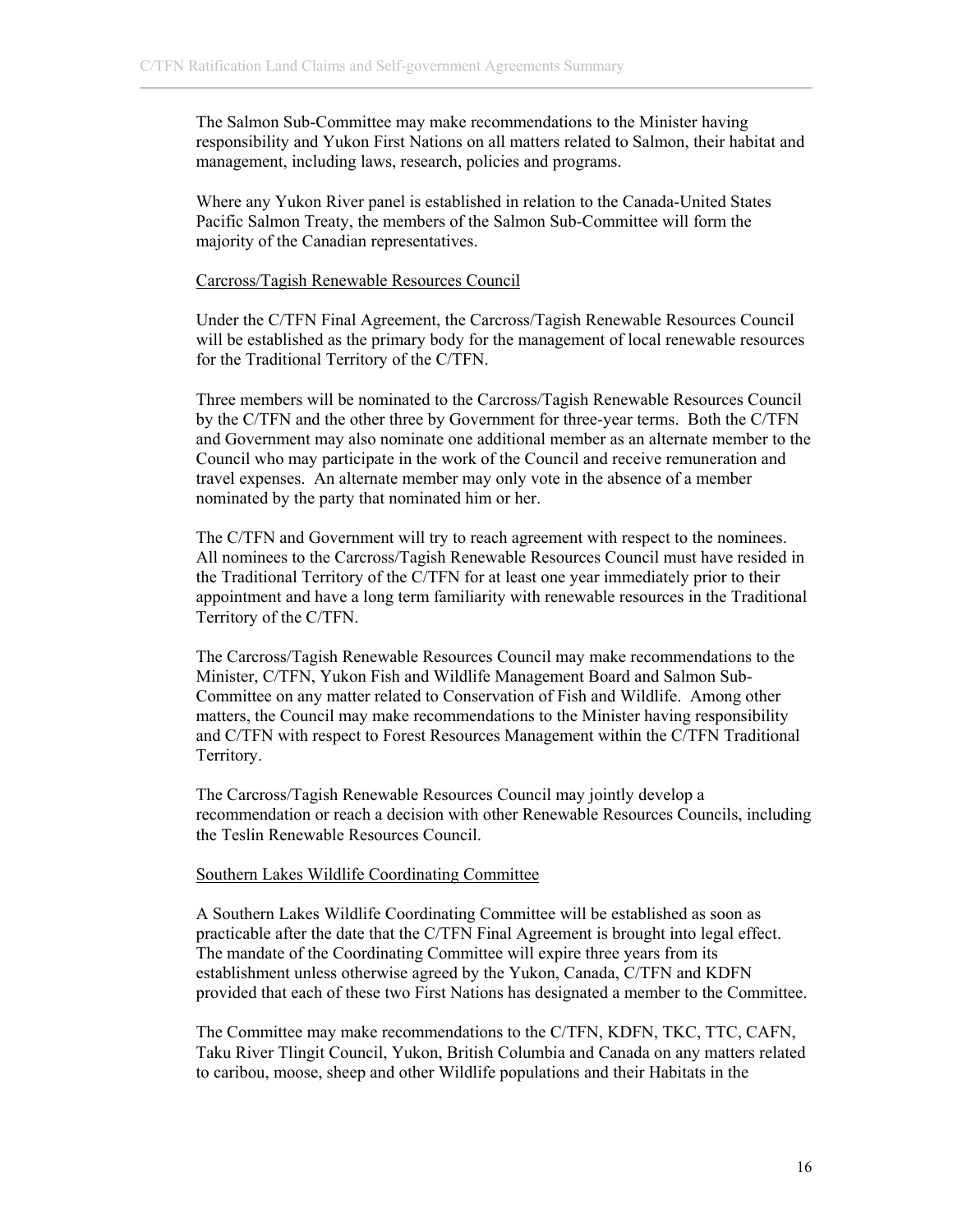Southern Lakes Area. In particular, the Committee will endeavour to complete a Regional Wildlife Assessment within 24 months of its establishment.

The Committee will be comprised of at least three members and no more than nine members. The C/TFN may designate one member.

#### Southern Lakes Caribou Herd Conservation Measures

The C/TFN and the Yukon agree to promote the recovery of the Herd and the protection of its habitat for the benefit of Carcross/Tagish People and other Yukon residents. In particular, they will coordinate their respective land and resource management activities in a manner that identifies and protects critical habitat of the Herd. They will also make best efforts to encourage British Columbia to adopt similar measures for the Herd within its range located in British Columbia.

The Yukon agrees to adopt Conservation measures, including a restriction on Harvesting of the Herd by the public until, in Consultation with the C/TFN, it is determined that the Subsistence needs of the Carcross/Tagish People may be met. The C/TFN agrees to endeavour to voluntarily restrict Harvesting of the Herd of Carcross/Tagish People until it determines that the Herd can sustain Harvesting.

## **(b) Forestry**

## Ownership and Rights

The C/TFN will own, manage, allocate and protect the Forest Resources on its Settlement Land.

Carcross/Tagish People will have the right to harvest Forest Resources on Crown Land within the C/TFN Traditional Territory related to traditional pursuits (such as hunting, fishing, trapping and gathering), traditional customs and personal, non-commercial medicinal needs. In addition, the C/TFN will have the right to harvest Trees on Crown Land for non-commercial community purposes to a maximum of 500 cubic metres of wood per year without any fee.

The harvesting rights of the C/TFN for Forest Resources do not apply to Crown Land where public access to the Crown Land is limited or not allowed and where the exercise of those rights conflict with the carrying out of an activity authorized by Government.

#### Management Plans

The C/TFN may develop Forest Resources Management plans on Settlement Land and the Minister having responsibility may prepare a management plan for Forest Resources Management on Non-Settlement Land. The Minister having responsibility, in Consultation with the C/TFN and the Carcross/Tagish Renewable Resources Council, will determine the timing for the development of such Forest Resources Management plans for the C/TFN Traditional Territory.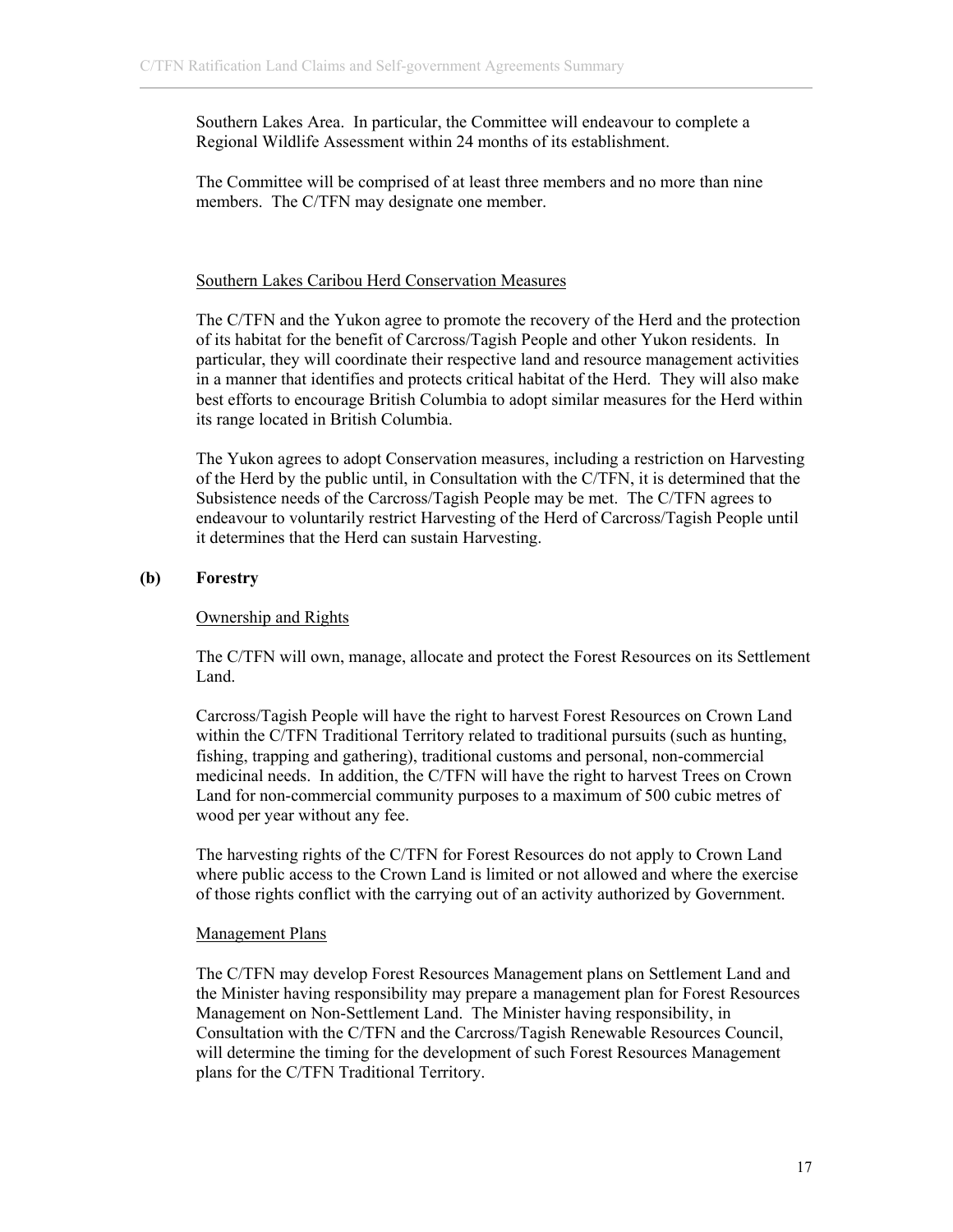# Forest Fires

Government will continue to fight forest fires on Settlement Land for a period of five years after the effective date of the C/TFN Final Agreement. Government will Consult with the C/TFN on general priorities for fighting forest fires on Settlement Land and on adjacent Non-Settlement Land.

The C/TFN and Government will commence discussions to confirm responsibilities and structures for fighting forest fires on Settlement Land for the period following five years after the C/TFN Final Agreement is brought into legal effect, unless the parties make an agreement that addresses forest fire management on C/TFN Settlement Land.

## Control of Pests and Diseases

If the C/TFN uses chemicals for the control of pests or diseases on Settlement Land, the C/TFN will Consult with the Minister having responsibility before applying the chemicals. Likewise, the Minister having responsibility will Consult with the C/TFN before applying chemicals on Crown Land within the C/TFN Traditional Territory.

# **(c) Heritage**

# Heritage Resources

Since the Heritage Resources of Yukon First Nations are underdeveloped compared to other Heritage Resources, the Heritage Resources of Yukon First Nations will be given priority in the allocation of program resources of Government. This priority will be maintained until a fair distribution of program resources between Yukon First Nation and other Heritage Resources has been achieved.

Government will assist the C/TFN to develop programs, staff and facilities to repatriate or bring back any Heritage Resources of the C/TFN that have been removed from their possession.

The C/TFN and Government will Consult each other in the development of a permit system for research at any site located in the C/TFN Traditional Territory that may contain Moveable Heritage Resources. Moveable Heritage Resources refers to moveable objects such as stone tools.

The C/TFN Final Agreement sets out procedures to deal with the accidental discovery of Heritage Resources on Settlement Land.

## Ownership of Heritage Resources

The C/TFN will own and manage Moveable and non-Moveable Heritage Resources and Non-Public Records found on its Settlement Land. Non-Moveable Heritage Resources refers to structures and objects that cannot be moved, such as petroglyphs, cabins and sheep blinds.

Any Moveable and Documentary Heritage Resources found within the C/TFN Traditional Territory, which are directly related to the culture and history of Yukon First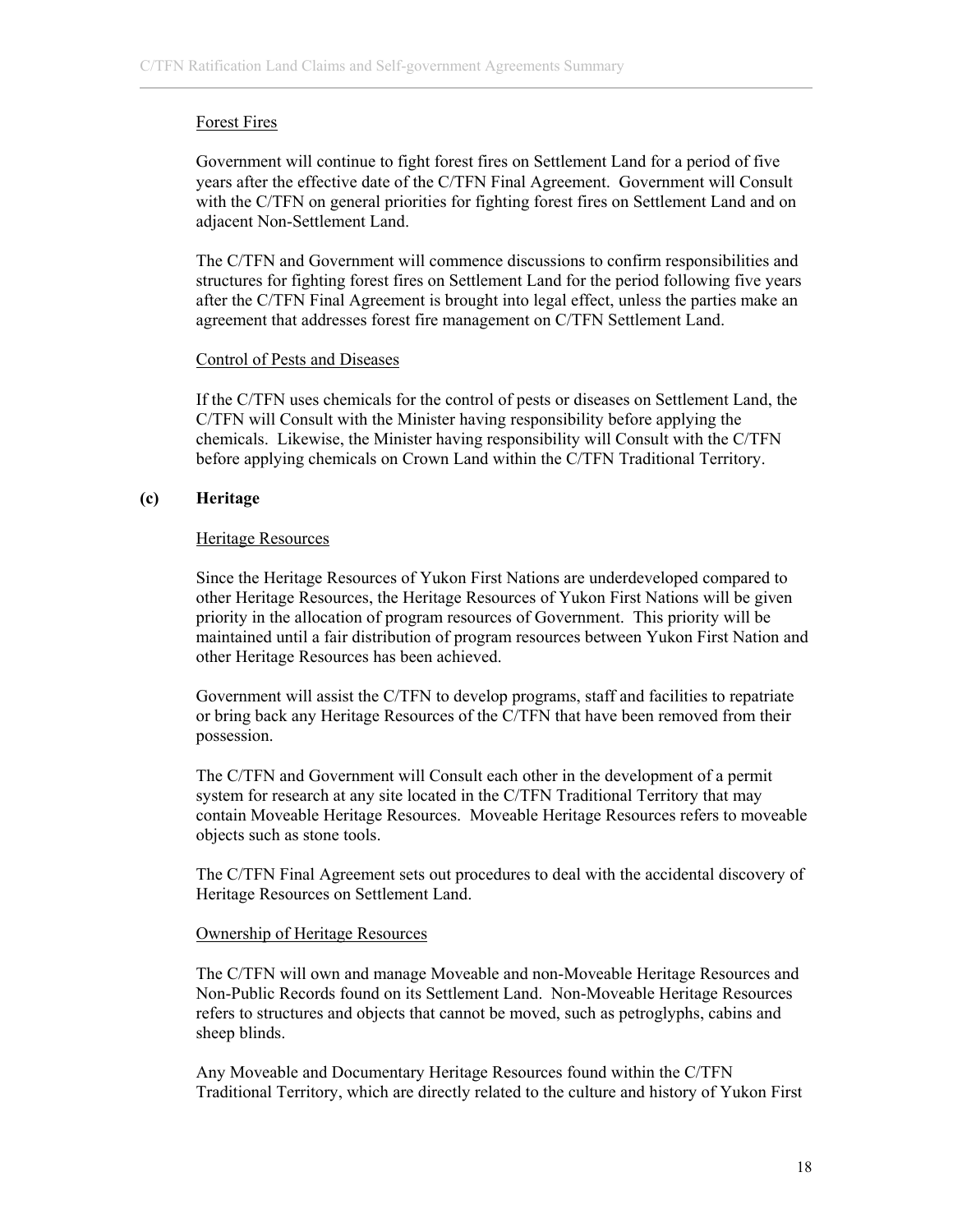Nations and which are not Public Records or privately owned, will be owned and managed by the C/TFN. Documentary Heritage Resources refers to records of heritage significance, such as letters, books, maps, photographs and sound recordings.

Moveable and Documentary Heritage Resources, which do not relate to the culture and history of Yukon First Nations and which are found on Non-Settlement Land, will be owned by Government. The Yukon Heritage Resources Board will determine whether a Heritage Resource is directly related to the history and culture of Yukon First Nations. If the Board is unable to reach an agreement, then the dispute resolution process will be used.

Public Records will remain under the control and management of Government wherever they are found.

#### Yukon Heritage Resources Board

The Yukon Heritage Resources Board is comprised of ten members. The Council of Yukon First Nations nominates half of the members. The Board operates in the public interest.

The Board makes recommendations to the Minister having responsibility and Yukon First Nations with respect to the management of Moveable Heritage Resources and Heritage Sites.

#### Heritage Trails

The C/TFN has identified certain heritage routes located within its Traditional Territory under its Final Agreement to ensure that land use planning and environmental assessment processes take into account the cultural and heritage significance of these routes.

The C/TFN Elders Council has also identified a number of trails that are important to the C/TFN. A map of these trails is also included in the C/TFN Final Agreement but it is not a part of the agreement.

#### Heritage Sites

The C/TFN Final Agreement sets out provisions for the management of any Heritage Sites directly related to the culture and heritage of Carcross/Tagish People that may be established in the C/TFN Traditional Territory.

The C/TFN has identified 16 heritage sites located within its Traditional Territory under its Final Agreement to ensure that land use planning and environmental assessment processes take into account the cultural and heritage significance of these sites. Please review the attached maps.

The C/TFN Final Agreement will also establish two historic sites as soon as practicable after the date that the Final Agreement is brought into legal effect: the Tagish North West Mounted Police Historic Site and Conrad Historic Site. The designation as a historic site will not be removed from any part of the Tagish North West Mounted Police Historic Site or Conrad Historic Site without the agreement of the C/TFN. Please review the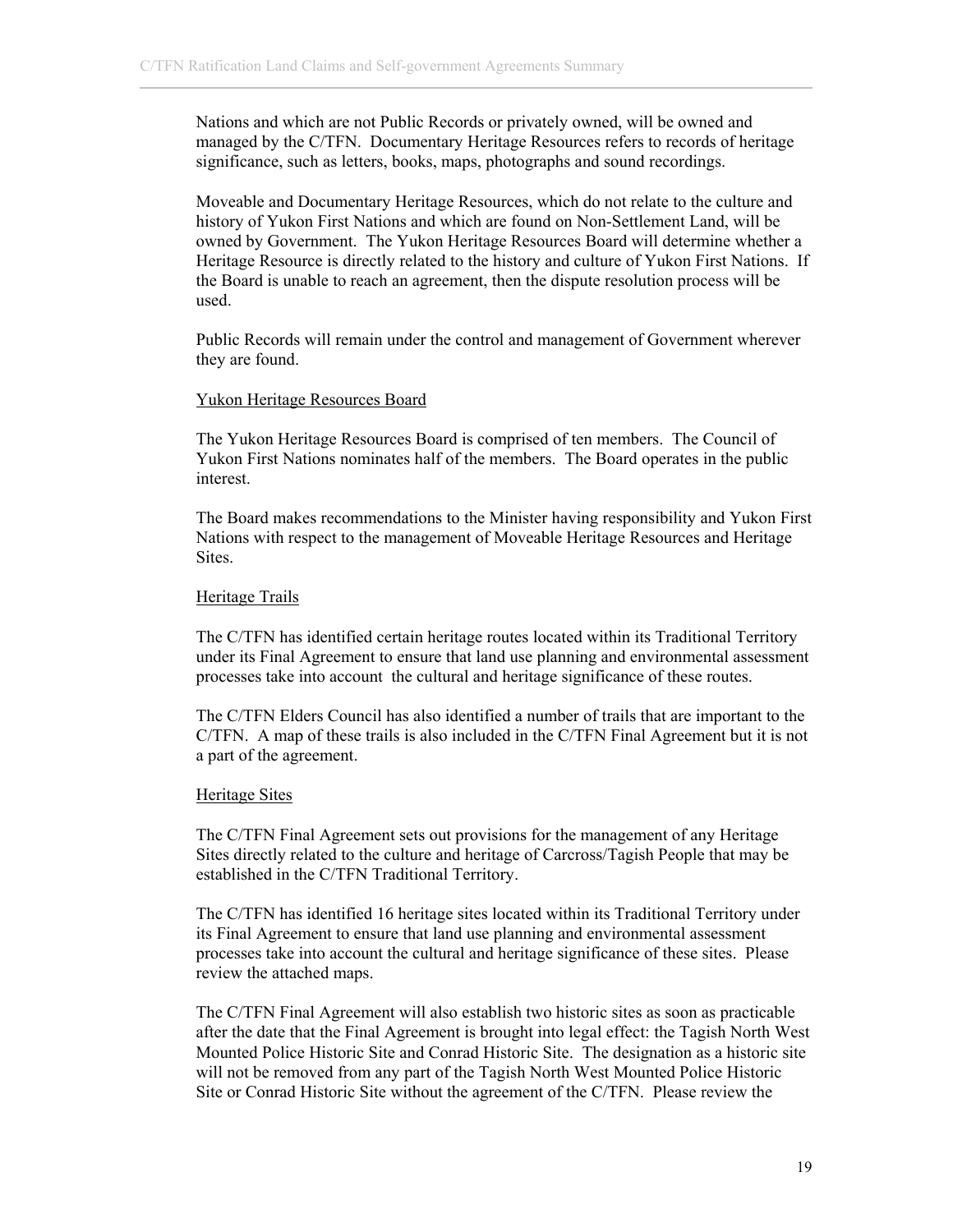boundaries of the Tagish North West Mounted Police Historic Site and Conrad Historic Site as set out on the attached map.

The C/TFN and the Yukon will own, as tenants in common, both the Tagish North West Mounted Police Historic Site and Conrad Historic Site. This means that the Tagish North West Mounted Police Historic Site and Conrad Historic Site will not be located on C/TFN Settlement Land but the C/TFN will be a co-owner of both historic sites. Neither the C/TFN nor the Yukon may transfer, assign, lease or sell its interest in the Tagish North West Mounted Police Historic Site or Conrad Historic Site without the written consent of the other.

Prior to the approval of the management plans, the C/TFN and the Yukon will manage the Tagish North West Mounted Police Historic Site and Conrad Historic Site in accordance with the Historic Resources Act (Yukon) and consistent with the objectives of the Final Agreement. Mineral or oil and gas activity will be prohibited within both historic sites.

Steering committees will be established to recommend a management plan for each of the Tagish North West Mounted Police Historic Site and Conrad Historic Site. The C/TFN will designate three of the six members of each of the committees. The committees will make best efforts to recommend the management plan within five years of the date that the Final Agreement is brought into legal effect. If the members of a committee cannot reach agreement, any member may, upon the direction from the party that designated him or her, refer the matter to the dispute resolution process.

The C/TFN and the Yukon will jointly review the proposed management plans and make reasonable attempts to reach agreement on whether to accept, vary or set aside the provisions of the management plans. If they cannot reach agreement, either party may refer the matter to mediation and, if mediation does not resolve the matter, the matter may be referred to arbitration by either party.

The C/TFN and the Yukon will jointly review the management plans periodically.

The Carcross/Tagish People will have the same right to harvest Fish and Wildlife within the Tagish North West Mounted Police Historic Site and Conrad Historic Site as they do on Crown Land within their Traditional Territory in accordance with the C/TFN Final Agreement.

# Yukon First Nation Burial Sites

The C/TFN and Government will establish ways to manage and protect Yukon First Nation Burial Sites so that these sites are treated with respect and dignity. Access to Yukon First Nation Burial Sites will be restricted.

Where a Yukon First Nation Burial Site is located on Non-Settlement Land, the C/TFN and Government will have to agree on any management plan for that site.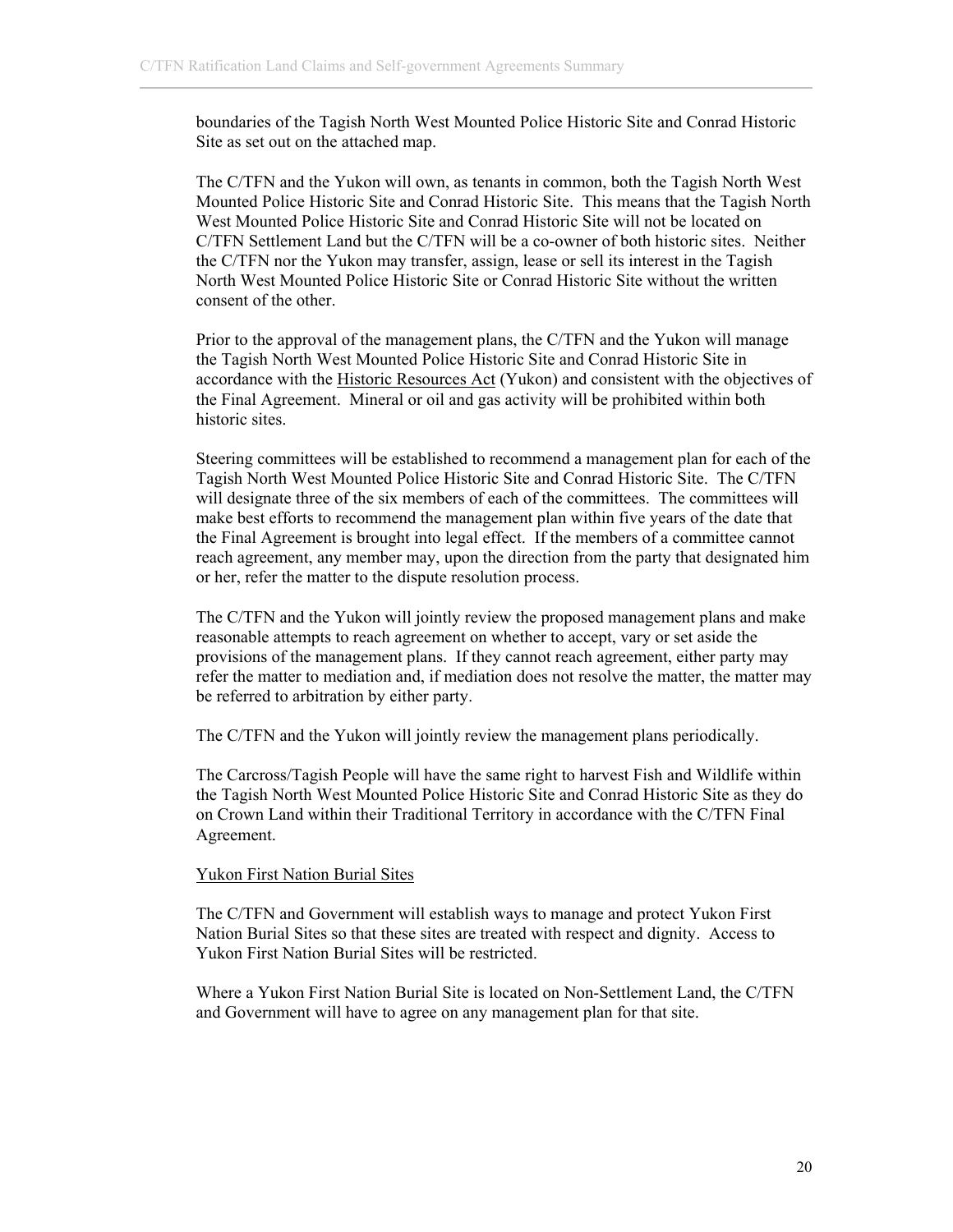## Yukon Geographical Place Names Board

The Yukon Geographical Place Names Board is comprised of six members. The Council of Yukon First Nations nominates three members and the others are nominated by Government. The Board is involved in the naming and renaming of places or features in the Yukon.

The C/TFN may name or rename places or geographic features on its Settlement Land and those names will be deemed to be approved by the Board.

# **(d) Development Assessment Process ("DAP")**

Under the DAP, which is now known as the Yukon Environmental and Socio-Economic Assessment Act (the "YESAA"), assessment bodies will review proposed Projects, such as mining, logging, hydro-electric and road construction, and make recommendations to Government and Yukon First Nations as to whether such Projects should proceed, with or without specific terms and conditions, or not be allowed to proceed.

The YESAA will ensure that the impacts of such Projects to the land, air, water, people or wildlife are minimized. Under the YESAA, traditional knowledge of Yukon First Nations must be considered in the assessment process.

In May 2003, Parliament passed the YESAA as federal legislation which will be brought into full legal effect in November 2004. A period of transition is necessary to prepare for its implementation. Prior to the full implementation of the YESAA, Government and the Council of Yukon First Nations will make best efforts to develop interim measures for assessing Projects which are consistent with the spirit of the UFA and within the existing framework of law.

## Assessment Bodies

The DAP will be comprised of three bodies: Designated Offices, the Yukon Environmental and Socio-Economic Assessment Board (the "Board") and review panels.

(i) Designated Offices

There will be six Designated Offices located in the Yukon. Each Designated Office will have the responsibility to screen and review certain projects within its region. Following its screening or review of a Project, the Designated Office will recommend to the Decision Bodies that the Project be allowed to proceed, with or without specific terms and conditions or not be allowed to proceed. A Designated Office may also refer a Project to the Board for review.

(ii) Board

The Board will be a central body comprised of an Executive Committee and four members. The Executive Committee will consist of three persons, one nominee of the Council of Yukon First Nations, one nominee of Government and a chairperson. The Council of Yukon First Nations nominates half of the other members.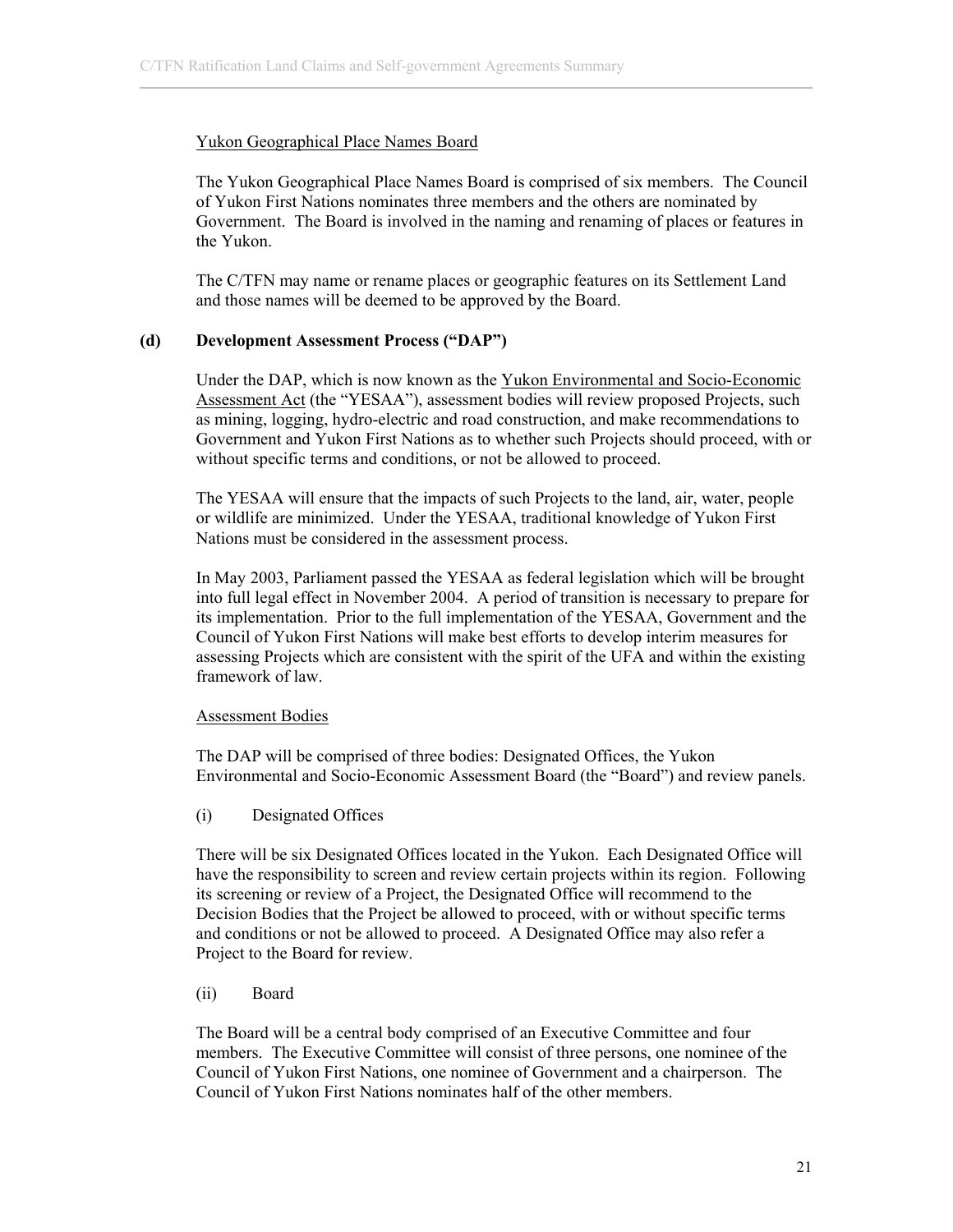The Executive Committee of the Board will screen certain projects. At the conclusion of its screening of a Project, the Executive Committee will require a review of the Project by a review panel or recommend to the Decision Bodies that the Project be allowed to proceed, with or without specific terms and conditions or not be allowed to proceed.

#### (iii) Review Panel

When the Executive Committee decides that a panel will review a Project, it must determine the location of the significant effects of the Project. If the effects of the Project are primarily on Settlement Land, two-thirds of the panel members will be the Board members nominated by the Council of Yukon First Nations and one-third of the panel members will be nominated by Government. There will be equal representation where the effects of a Project are on both Settlement and Non-Settlement Land.

The review panel will conduct a public review of the Project and make a written recommendation to the Decision Bodies that the Project be allowed to proceed, with or without specific terms and conditions, or not be allowed to proceed.

#### Decision Bodies

A Decision Body may be a Yukon First Nation or Government, or both, depending on the location of the Project. If a Project is located wholly or partially on Settlement Land, the affected Yukon First Nation would be the Decision Body. If the Project involves mining on Category B or Fee Simple Settlement Land or requires an approval or authorization from Government, Government would also be a Decision Body. Where Decision Documents are required from both the affected Yukon First Nation and Government, they will Consult each other prior issuing the Decision Documents.

Following its consideration of a recommendation made by a Designated Office, the Board or review panel with respect to a Project, the Decision Body may accept, reject or vary the recommendations. The Decision Body may refer the recommendations back to the Board or review panel for further consideration. If the Decision Body rejects or varies the recommendations of the Board or review panel, it must make written reasons available to the public. Lastly, it would issue a Decision Document setting out the terms and conditions for a Project to proceed.

#### Land Use Planning

When a review panel is reviewing a Project and a Regional Land Use Planning Commission has determined that the Project does not conform to the approved regional land use plan, the panel must make recommendations to the Decision Body that conform to the regional land use plan as much as possible.

## **(e) Land Use Planning**

The land use planning process will apply to both Settlement and Non-Settlement Land throughout the Yukon in order to avoid land use conflicts. It will not apply to land subject to subdivision planning or local area planning outside of a Community Boundary or lands within Community Boundaries of Carcross and Tagish, when those Community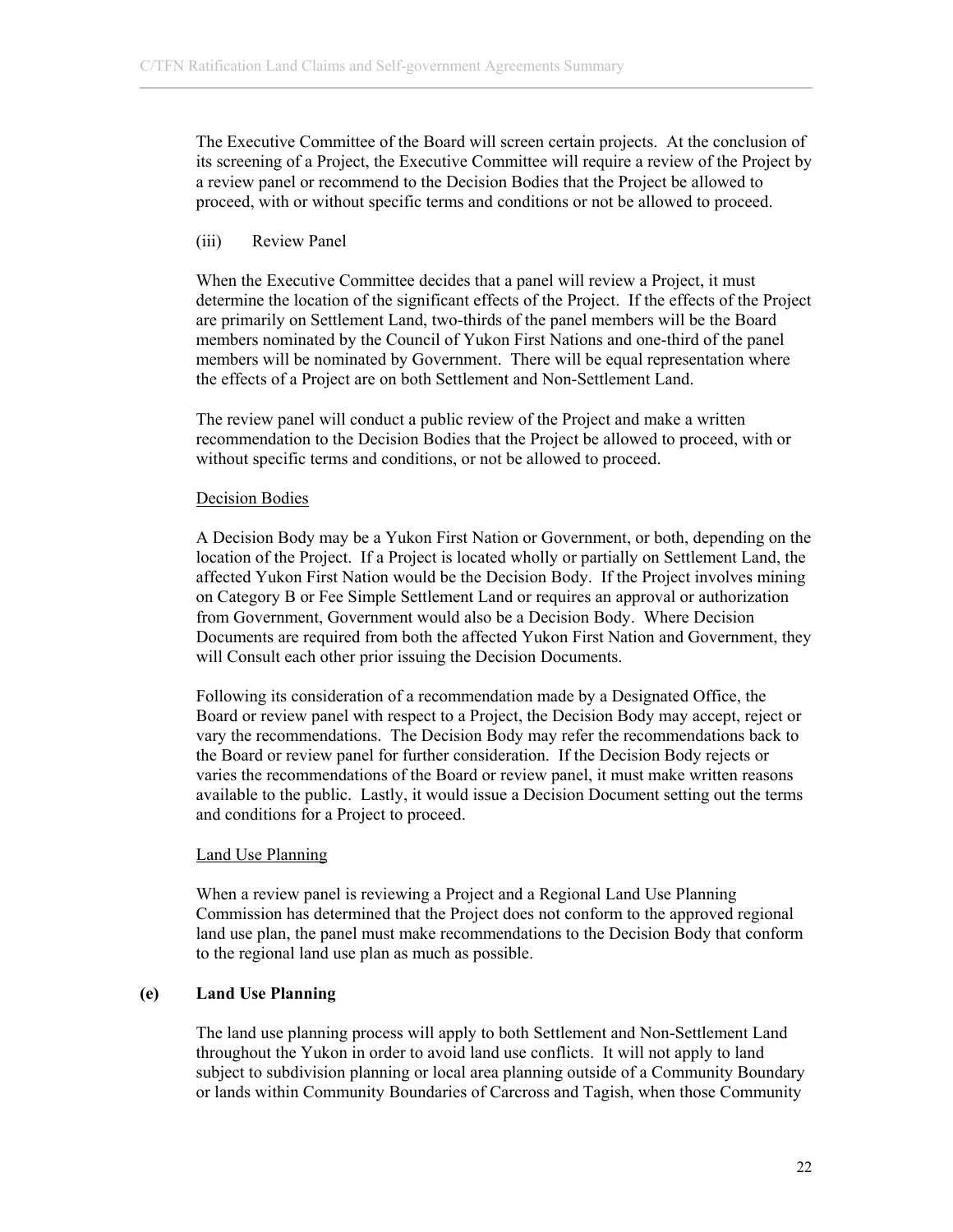Boundaries are established, nor where there are Area Development Plans, such as Mount Lorne Hamlet.

During the negotiation of the C/TFN Final Agreement, the parties agreed that the C/TFN may participate in the Teslin Land Use Planning Commission that had been commenced pursuant to the TTC Final Agreement in advance of the C/TFN Final Agreement coming into legal effect.

#### Yukon Land Use Planning Council

The Yukon Land Use Planning Council is comprised of three persons, one nominated by the Council of Yukon First Nations and two nominated by Government. The Council makes recommendations to Government and Yukon First Nations on matters related to land use planning, including identification of planning regions and priorities for regional land use plans.

#### Regional Land Use Planning Commissions

One or more Yukon First Nations and Government may agree to establish a Regional Land Use Planning Commission to develop a regional land use plan. A Regional Land Use Planning Commission established for the C/TFN Traditional Territory will be comprised of at least one-third representation of nominees of the C/TFN and any other affected Yukon First Nation.

A Regional Land Use Planning Commission will forward its regional land use plan to the affected Yukon First Nations and Government. The regional land use plans will include recommendations on how to use the land, water and other renewable and non-renewable resources in the planning region. Each affected Yukon First Nation will decide whether to approve, reject or change the recommended regional land use plan as it applies to its Settlement Land.

## Sub-Regional and District Land Use Plans

A Yukon First Nation and Government may agree to develop a sub-regional or district land use plan jointly. In addition, a Yukon First Nation may develop a sub-regional or district land use plan for its Settlement Land.

If there is an approved regional land use plan, any sub-regional and district land use plan must conform to it. If it does not conform, the approved regional land use plan will prevail over the sub-regional or district land use plan.

# **(f) Quarries**

A Quarry is a pit or other place made to remove non-renewable Construction Materials, such as rock, gravel or sand.

Under the UFA, Government must try to locate Quarries on Non-Settlement Land and relocate existing Quarries on Settlement Land to Non-Settlement Land where it is reasonable and practical. Although the parties made efforts to exclude Quarries from Settlement Land, three Quarries are located on C/TFN Settlement Land. Government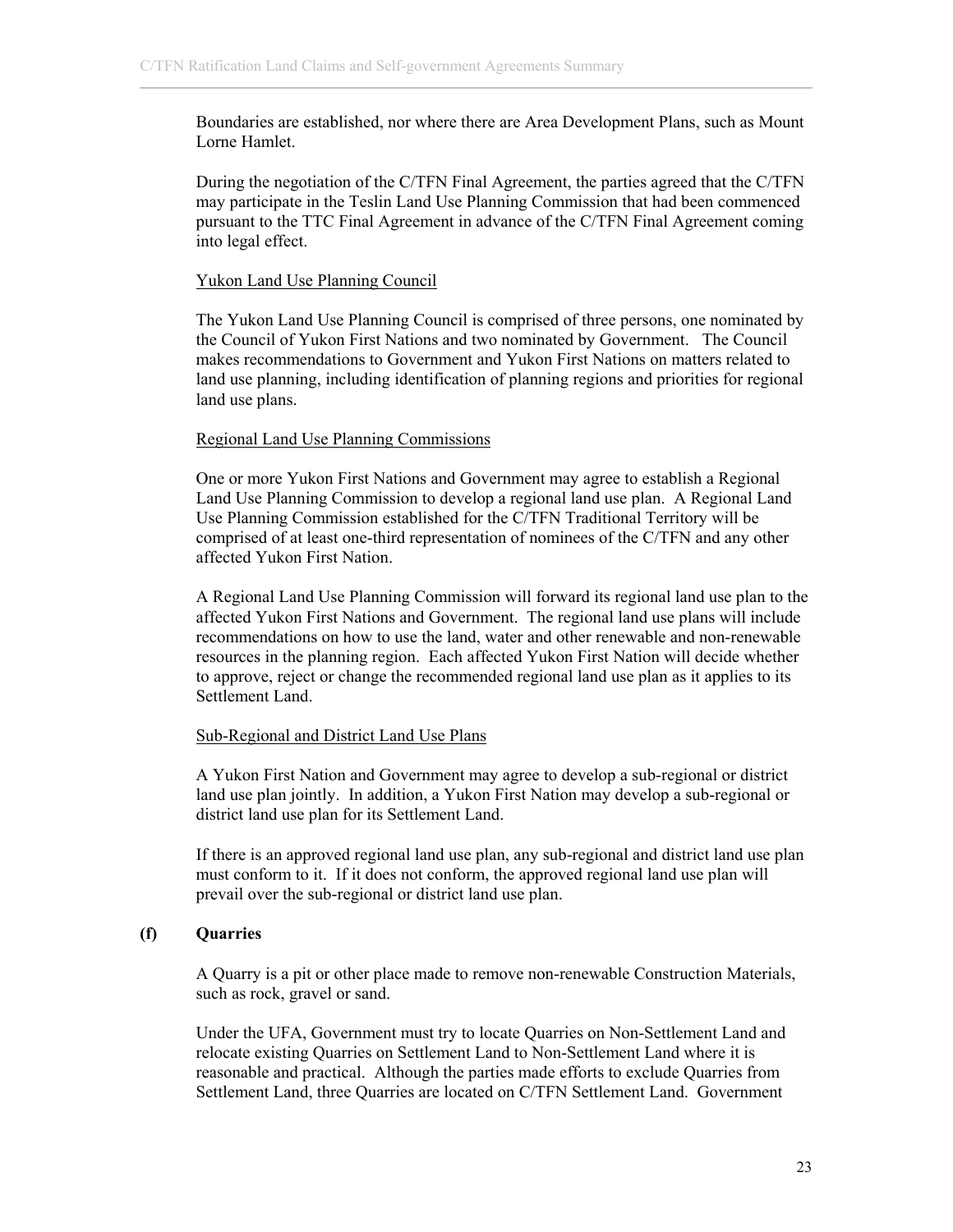may take Construction Materials from these Quarries without compensating the C/TFN. But Government must use such a Quarry in accordance with accepted land use standards and minimize interference with other users of Settlement Land. Also, if required by the C/TFN, Government must restore the Quarry when it is finished using it.

If Government needs a Quarry in the future and there is no alternate site available on Non-Settlement Land, the C/TFN will allow Government to establish and use a Quarry on Settlement Land under terms and conditions as they may agree. The terms and conditions may include compensation to the C/TFN for the Construction Materials taken. If the C/TFN and Government cannot reach an agreement, either party may refer the dispute to the Surface Rights Board for resolution.

## **(g) Special Management Areas**

Special Management Areas refer to areas established to maintain important features of the Yukon's natural or cultural environment. For example, Special Management Areas may include habitat protection areas, national wildlife areas, national parks, and migratory bird sanctuaries.

The C/TFN Final Agreement establishes four Special Management Areas in the Traditional Territory of the C/TFN. The C/TFN has a role in the development of the management plans for each of the four Special Management Areas and Carcross/Tagish People have certain rights within those Special Management Areas. Please review the maps that set out the boundaries of the four Special Management Areas established under the C/TFN Final Agreement.

## **(i) Kusawa Park**

The Kusawa Park will be established as a natural environment park as soon as practicable following the earlier of the effective date of the KDFN Final Agreement or C/TFN Final Agreement. The designation as a natural environment park will not be removed from any part of the Park without the agreement of the C/TFN. The Kusawa Park has an approximate size of 3,078 square kilometres (1188.4 square miles).

While the Park will not include any parcels of C/TFN Settlement Land, the C/TFN agrees to manage its parcels of Settlement Land located within the Park in a manner consistent with the objectives of the Final Agreement related to the Park. The C/TFN also agrees to manage portions of the Chilkat Trail which lie within four parcels of Settlement Land located next to the Park in a manner consistent with the Approved Management Plan for the Park.

Until a management plan is approved, the Kusawa Park will be managed in accordance with the Parks and Land Certainty Act (Yukon) and consistent with the objectives of the Final Agreement related to the Park. In particular, mining or oil and gas activities will not be allowed within the Park until the management plan is approved. Among other matters, the management plan may address whether or not mining or oil and gas activities should be allowed within the Park.

A steering committee will be established to recommend a management plan within 24 months after the date that the Final Agreement is brought into legal effect. The C/TFN,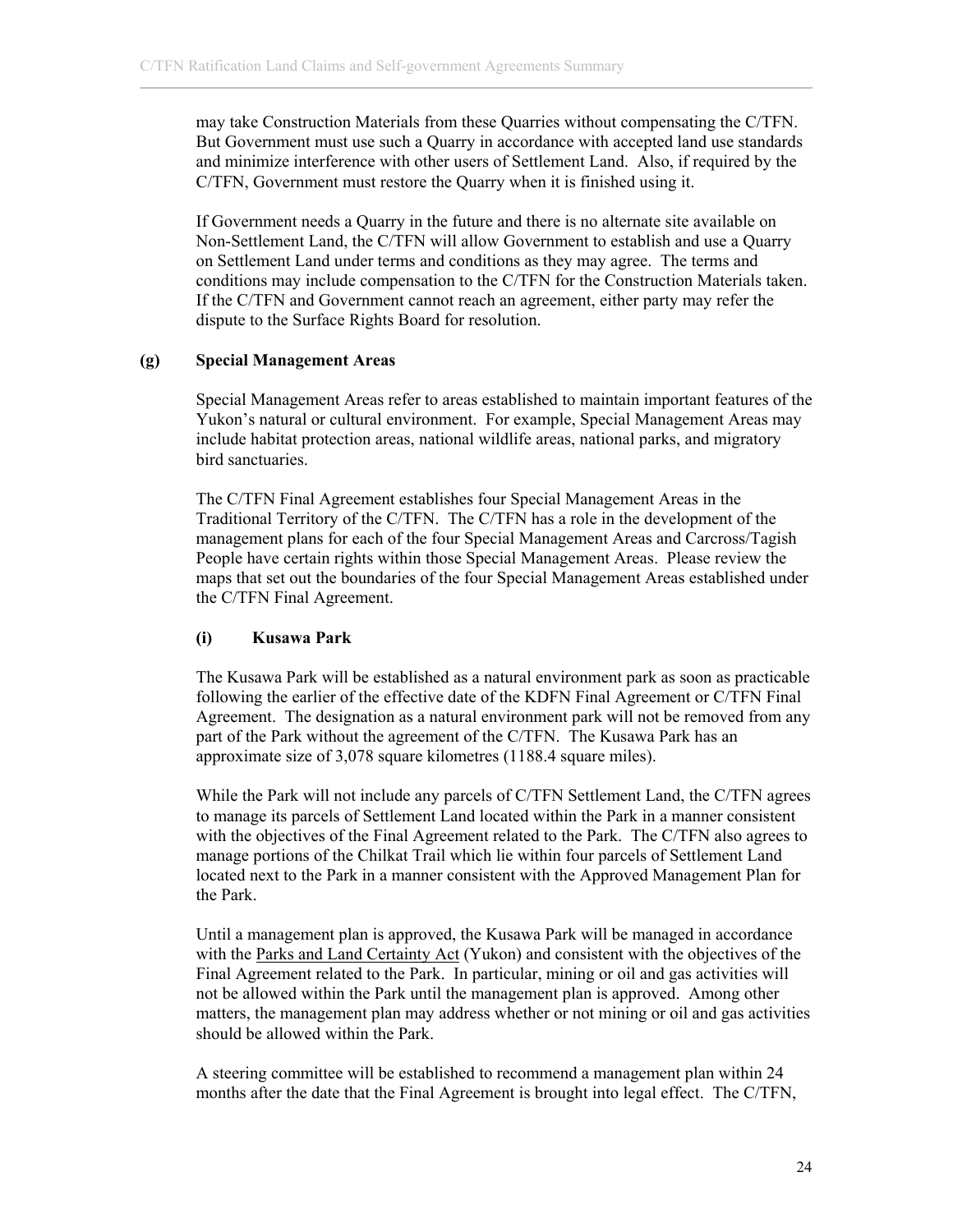KDFN and CAFN will each be invited to designate a member to the committee. The committee will endeavour to recommend the management plan within 24 months of its establishment.

The steering committee must include a process for public consultation in the development of the management plan. The committee shall also refer the management plan to the affected Renewable Resources Councils for their review and recommendations.

The Yukon will request the participation of the C/TFN, KDFN and CAFN to jointly review the management plan recommended by the steering committee. If any First Nation declines to participate in the review, the review may proceed without their participation. If the parties participating in the review cannot reach agreement, the matter may be referred to mediation under the dispute resolution process. Unless it is agreed that an arbitrator will make a decision, the Yukon may make a final decision with respect to the recommended management plan.

The Yukon will request that the C/TFN, KDFN and CAFN participate in joint periodic reviews of the management plan. Again, if a party declines to participate in the review, the review may proceed without their participation. The parties participating in the review will make reasonable efforts to reach agreement as to any action to be taken as a result of the joint review, including any amendments to the management plan.

The Carcross/Tagish People will have the right to harvest Fish and Wildlife and harvest Forest Resources in accordance with the C/TFN Final Agreement within the Park.

Subject to existing commercial operations and recreational use, the C/TFN will have the exclusive opportunity to carry on commercial wilderness adventure travel operations on the Chilkat Trail located within the Park in accordance with the management plan.

The First Nation languages will be included, where practical, in any interpretative displays and signs that may be erected in the Park. The C/TFN will be Consulted in relation to the naming or renaming of places or features in the Park.

The Yukon will provide written notice to the C/TFN, KDFN and CAFN of any public or invitational contracts related to the establishment of the Park, the construction of its facilities or the operation and maintenance of the Park. The C/TFN, KDFN and CAFN will also have the first opportunity to accept other contracts offered by the Yukon with respect to the Park.

## **(ii) Lewes Marsh Habitat Protection Area**

The Lewes Marsh Protection Area will be established as a Habitat Protection Area as soon as practicable following the date that the C/TFN Final Agreement is brought into legal effect. The designation as a protected habitat area will not be removed from any part of the Habitat Protection Area without the agreement of the C/TFN. The Habitat Protection Area will not include any parcels of C/TFN Settlement Land. Neither mining nor oil and gas activity will be allowed within the Habitat Protection Area.

A steering committee will be established to recommend a management plan consistent with the objectives of the C/TFN Final Agreement related to the Habitat Protection Area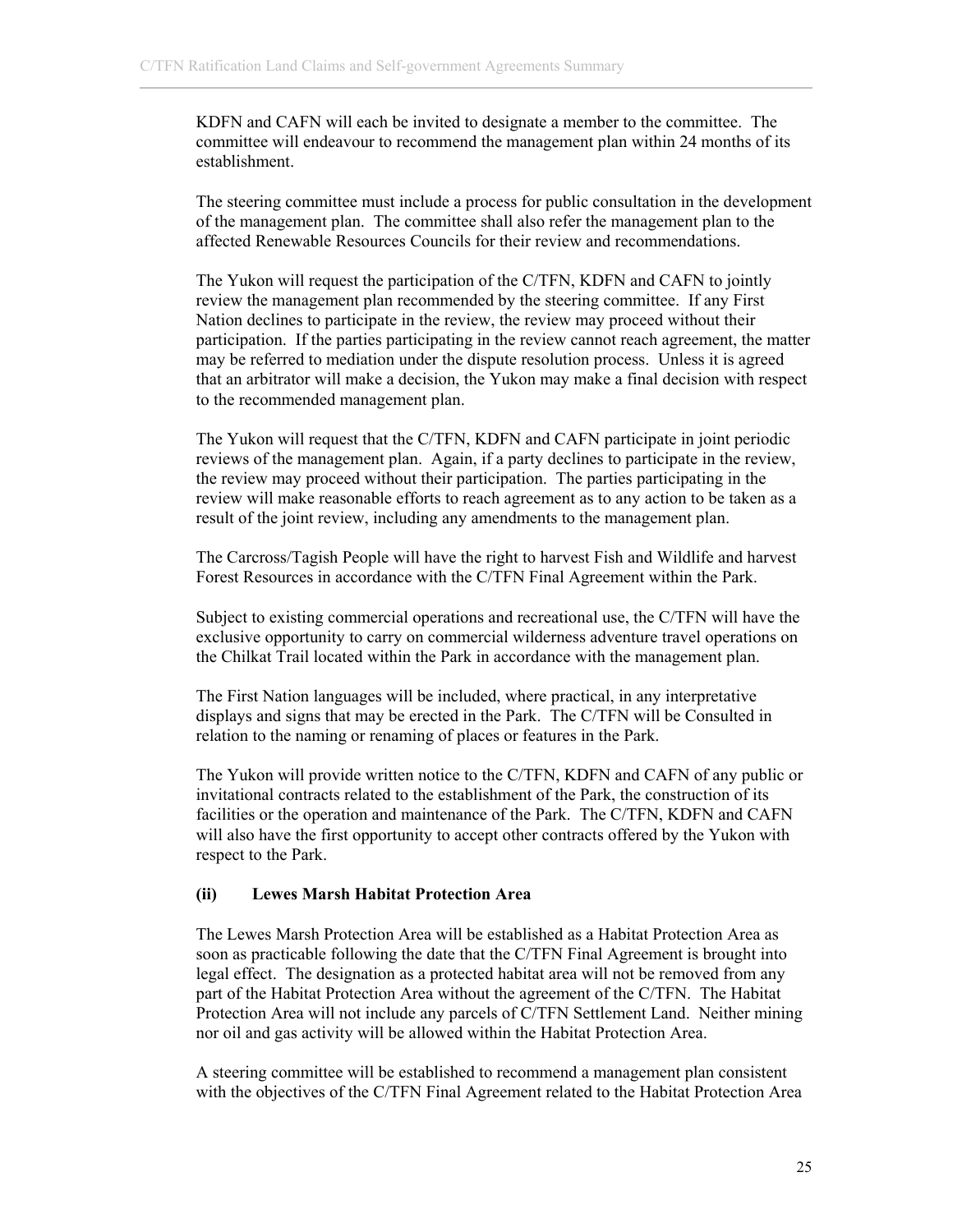as soon as practicable after the date that the Final Agreement is brought into legal effect. The C/TFN, KDFN and TKC will each be invited to designate a member to the committee whose members will be half of the membership of the committee. However, if only one First Nation designates a member, the committee will be comprised of three members of whom one will be designated by each of the Yukon First Nation, the Yukon and Canada. The committee will endeavour to recommend the management plan within 24 months of its establishment.

The steering committee must include a process for public consultation in the development of the management plan. The committee may also refer the management plan to the affected Renewable Resources Councils for their review and recommendations.

The Yukon will request that the C/TFN, KDFN, TKC and Canada participate in a joint review of the management plan recommended by the steering committee. If a party declines to participate in the review, the review may proceed without its participation. If the parties participating in the review cannot reach agreement, the matter may be referred to mediation under the dispute resolution process. Unless it is agreed that an arbitrator will make a decision, the Yukon may make a final decision with respect to the recommended management plan.

The Yukon will request that C/TFN, KDFN, TKC and Canada participate in joint periodic reviews of the management plan. If a party declines to participate in the review, the review may proceed without its participation. The parties participating in the review will make reasonable efforts to reach agreement as to any action to be taken as a result of the joint review, including any amendments to the management plan.

The Carcross/Tagish People will have the right to harvest Fish and Wildlife and harvest Forest Resources in accordance with the C/TFN Final Agreement within the Habitat Protection Area.

The Tlingit and Tagish languages will be included in any interpretative displays and signs that may be erected in the Habitat Protection Area. The C/TFN will be Consulted in relation to the naming or renaming of places or features in the Habitat Protection Area.

The establishment of the Lewes Marsh Habitat Protection Area will not affect the rights, privileges and obligations of the Yukon Energy Corporation with respect to the storage, use and management of water within the Habitat Protection Area for hydro-electric production under law and its licences and authorizations.

#### **(iii) Tagish River Habitat Protection Area**

The Tagish River Habitat Protection Area will be established as a Habitat Protection Area as soon as practicable following the date that the C/TFN Final Agreement is brought into legal effect. The designation as a protected habitat area will not be removed from any part of the Habitat Protection Area without the agreement of the C/TFN. The Habitat Protection Area will not include any parcels of C/TFN Settlement Land. Neither mining nor oil and gas activity will be allowed within the Habitat Protection Area.

A steering committee will be established to recommend a management plan to the C/TFN, The Yukon and Canada that is consistent with the objectives of the C/TFN Final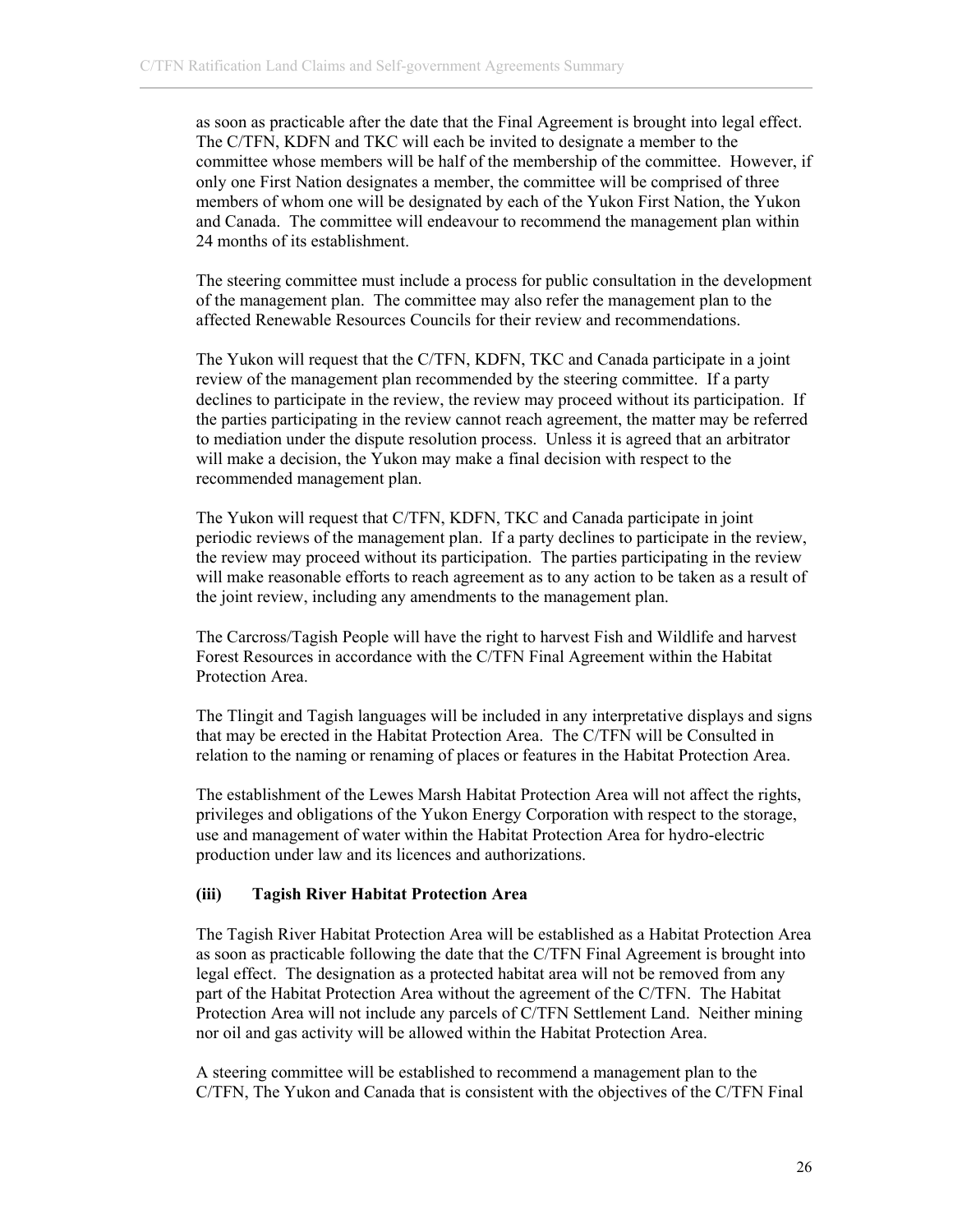Agreement related to the Habitat Protection Area as soon as practicable after the date that the Final Agreement is brought into legal effect. The C/TFN will appoint three of the six members of the committee. The committee will endeavour to recommend the management plan within 24 months of its establishment.

The steering committee must include a process for public consultation in the development of the management plan. The committee may also refer the management plan to the Carcross/Tagish Renewable Resources Council for its review and recommendations.

The C/TFN, the Yukon and Canada will participate in a joint review of the management recommended by the steering committee. If the parties cannot reach agreement as to the provisions of the management plan, the matter may be referred to mediation under the dispute resolution process. Unless it is agreed that an arbitrator will make a decision, the Yukon may make a final decision with respect to the recommended management plan.

The C/TFN, the Yukon and Canada will participate in joint periodic reviews of the management plan and make reasonable efforts to reach agreement as to any action to be taken as a result of the joint review, including any amendments to the management plan.

The Carcross/Tagish People will have the right to harvest Fish and Wildlife and harvest Forest Resources in accordance with the C/TFN Final Agreement within the Habitat Protection Area.

The Tlingit and Tagish languages will be included in any interpretative displays and signs that may be erected in the Habitat Protection Area. The C/TFN will be Consulted in relation to the naming or renaming of places or features in the Habitat Protection Area.

The establishment of the Tagish River Habitat Protection Area will not affect the rights, privileges and obligations of the Yukon Energy Corporation with respect to the storage, use and management of water within the Habitat Protection Area for hydro-electric production under law and its licences and authorizations.

## **(iv) Agay Mene Natural Environment Park**

The Agay Mene Natural Environment Park will be established as a natural environment park as soon as practicable following the date that the C/TFN Final Agreement is brought into legal effect. The designation as a natural environment park will not be removed from any part of the Park without the agreement of the C/TFN. The Natural Environment Park has an approximate size of 723 square kilometres (279.2 square miles).

While the Natural Environment Park will not include any parcels of C/TFN Settlement Land, the C/TFN agrees to manage its parcels of Settlement Lands located within the Park in a manner consistent with the objectives of the Final Agreement related to the Park.

Until a management plan is approved, the Natural Environment Park will be managed in accordance with the Parks and Land Certainty Act (Yukon) and consistent with the objectives of the Final Agreement related to the Park. In particular, the Yukon will manage mining within the Natural Environment Park in accordance with Laws of General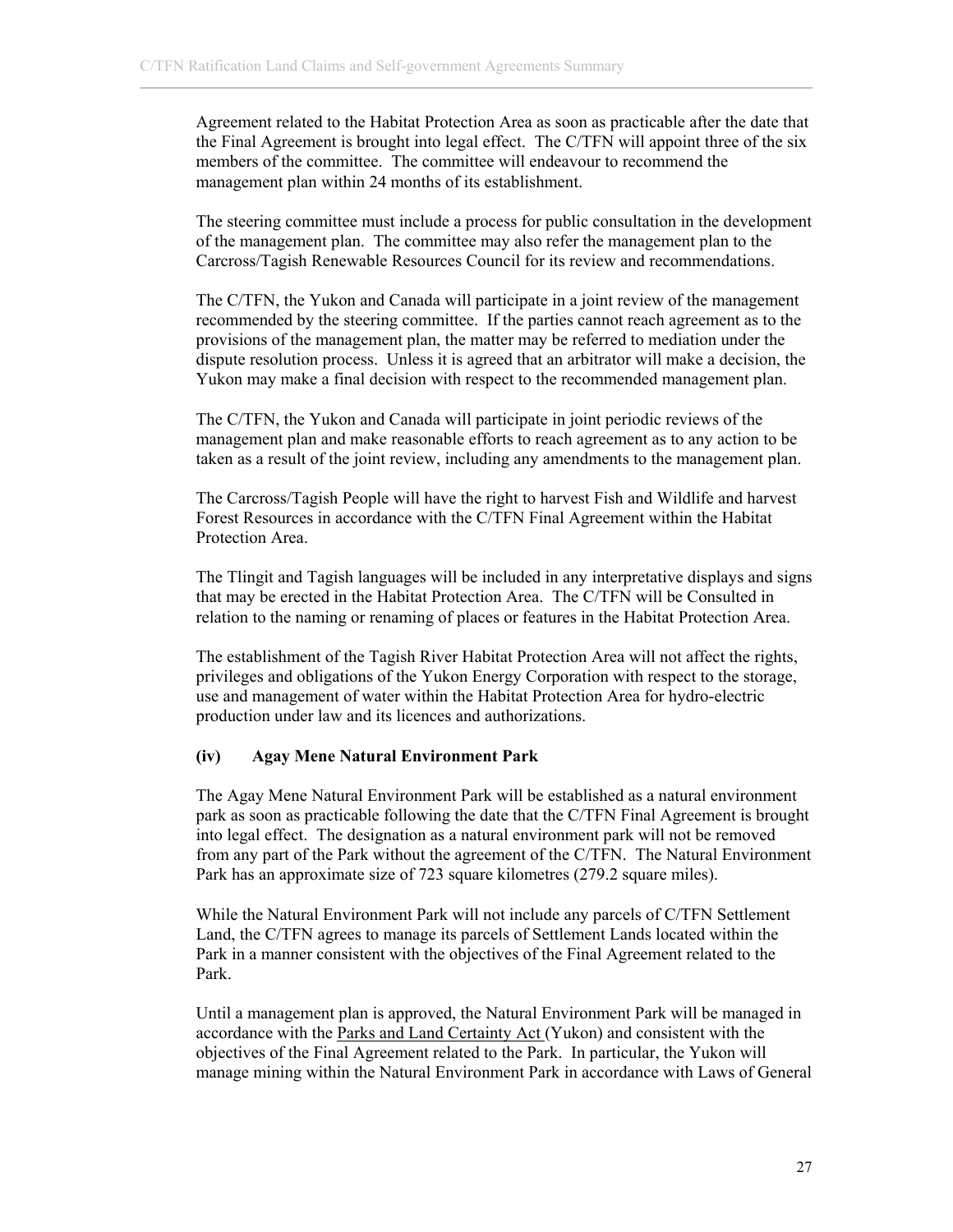Application while taking into account the objectives of the Final Agreement to the extent practicable.

A steering committee will be established within 24 months after the date that the Final Agreement is brought into legal effect to recommend a management plan for the Natural Environment Park. The membership of the steering committee will be comprised of four members and the C/TFN and TTC will each designate one member to the committee. The committee will endeavour to recommend the management plan within 36 months of the date that the Final Agreement is brought into legal effect. Among other matters, the management plan may address whether mining and oil and gas activities should be allowed within the Natural Environment Park.

The Yukon and the C/TFN and TTC, if it designated a member to the steering committee, will participate in a joint review of the management plan recommended by the steering committee. If they cannot reach agreement, the matter may be referred to mediation under the dispute resolution process. Unless it is agreed that an arbitrator will make a decision, the Yukon may make a final decision with respect to the recommended management plan.

The Yukon will request the C/TFN and TTC to participate in joint periodic reviews of the management plan. The parties to the review will make reasonable efforts to reach agreement as to any action to be taken as a result of the joint review, including any amendments to the management plan. If the parties are unable to reach agreement, any party may refer the matter to mediation under the dispute resolution process. Unless it is agreed that an arbitrator will make a decision, the Yukon may make a final decision with respect to the recommended management plan.

The Carcross/Tagish People have the right to harvest Fish and Wildlife and harvest Forest Resources in accordance with the C/TFN Final Agreement within the Natural Environment Park.

For a period of ten years following the date that the C/TFN Final Agreement is brought into legal effect, the Yukon may continue to issue permits for commercial harvest of fuel wood within the area of the Natural Environment Park identified on the attached map.

The Yukon may continue to use existing Quarries within the Natural Environment Park and may identify new Quarries for public purposes in Consultation with the C/TFN and use those Quarries in accordance with the Final Agreement.

If the Yukon decides to connect its electrical power grid to Atlin, British Columbia, it will attempt to locate and establish a power line easement outside of the Natural Environment Park. If necessary due to economic, engineering or other reasons, the Yukon must Consult before it grants an easement of up to 65 metres (213 feet) in width for power lines within the Park.

The Tlingit and Tagish languages will be included in any interpretative displays and signs that may be erected in the Natural Environment Park. The C/TFN will be Consulted in relation to the naming or renaming of places or features in the Park.

#### Establishment of future Special Management Areas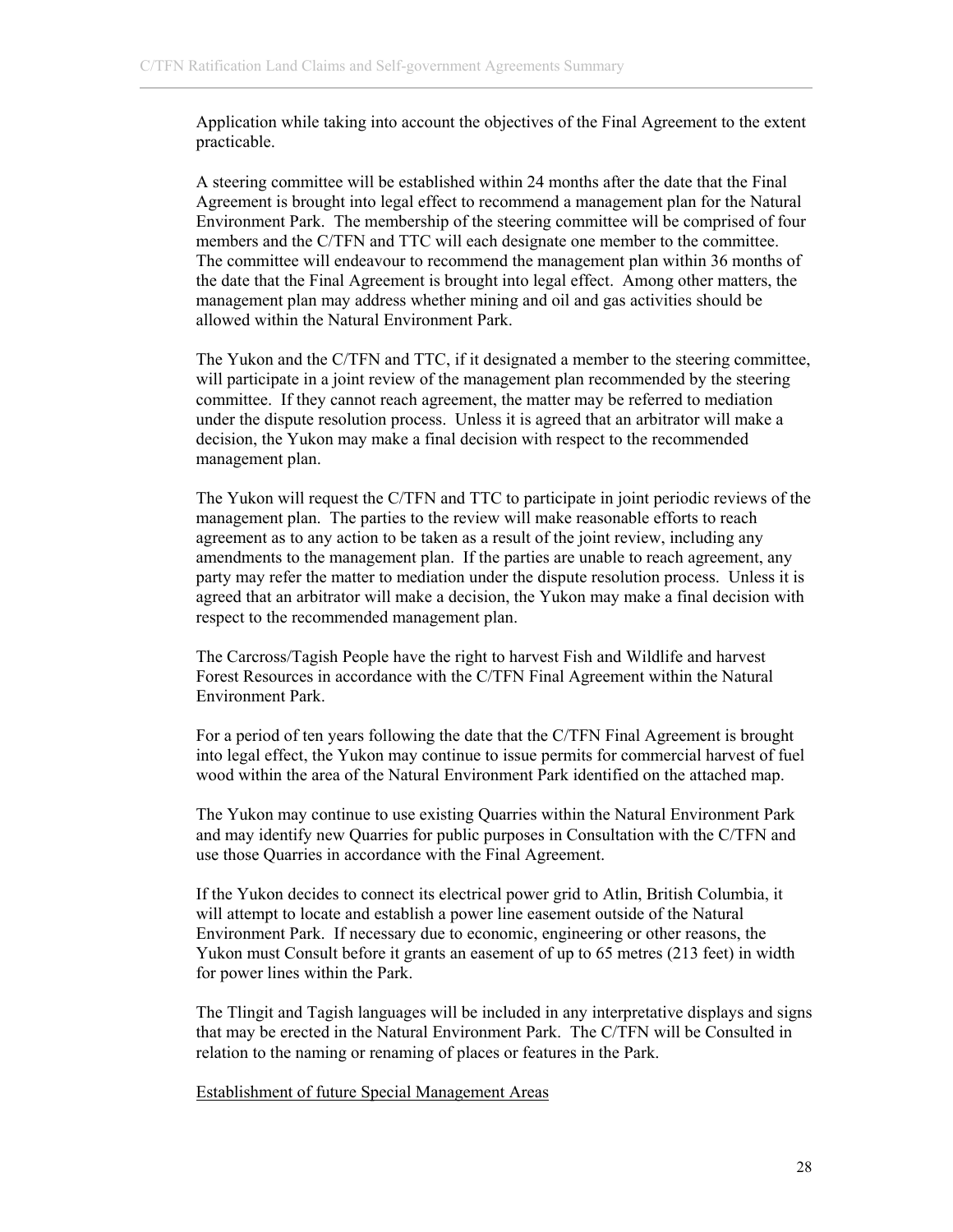A Special Management Area may be established in the C/TFN Traditional Territory following the effective date of the C/TFN Final Agreement. But such a Special Management Area cannot include any C/TFN Settlement Land without the consent of the C/TFN.

Any proposal to establish such a Special Management Area must be referred to the Carcross/Tagish Renewable Resources Council for its review. If the Special Management Area is related to heritage matters, Government must also refer the proposal to the Yukon Heritage Resources Board.

If a proposed Special Management Area may adversely affect the rights of the C/TFN under its Final Agreement, the C/TFN and Government must negotiate an agreement that will reduce such affects. If the C/TFN and Government do not agree whether a Special Management Area proposed to be established in the C/TFN Traditional Territory will adversely affect the rights of the C/TFN, either party may refer the matter to mediation under the dispute resolution process.

In particular, the agreement will establish any rights and benefits of the C/TFN in the establishment, use, planning, management and administration of the proposed Special Management Area. If the C/TFN and Government cannot reach an agreement, it may be referred to the dispute resolution process. If mediation does not result in an agreement, Government may establish the Special Management Area. In any event, the Carcross/Tagish People will be able to access such a Special Management Area for Harvesting Fish and Wildlife and such rights may be restricted only for purposes of Conservation, public health or public safety.

Unless Government agrees otherwise, it will be the management authority for future Special Management Areas on Non-Settlement Land. Government will prepare a management plan for each Special Management Area that is established after the effective date of C/TFN Final Agreement.

## **FINANCIAL**

## **(a) Financial Compensation**

The financial compensation amount, which will be paid to the C/TFN by Canada over a period of fifteen years less the loan amounts, will be approximately \$23.74 million. No tax payable will be payable in relation to the financial compensation payments to the C/TFN.

The total loan amount of the C/TFN is approximately \$14.01 million. The loan amount is comprised of the C/TFN's share of the claim loans made to the Council for Yukon Indians and loans made directly to the C/TFN. The total loan amount also includes funds that were advanced to the Yukon First Nations as elders' payments.

#### **(b) Collateral Agreement related to the indexation of the financial compensation**

In addition to the financial compensation payable under the C/TFN Final Agreement, Canada has agreed in a separate or collateral agreement to pay approximately \$5.28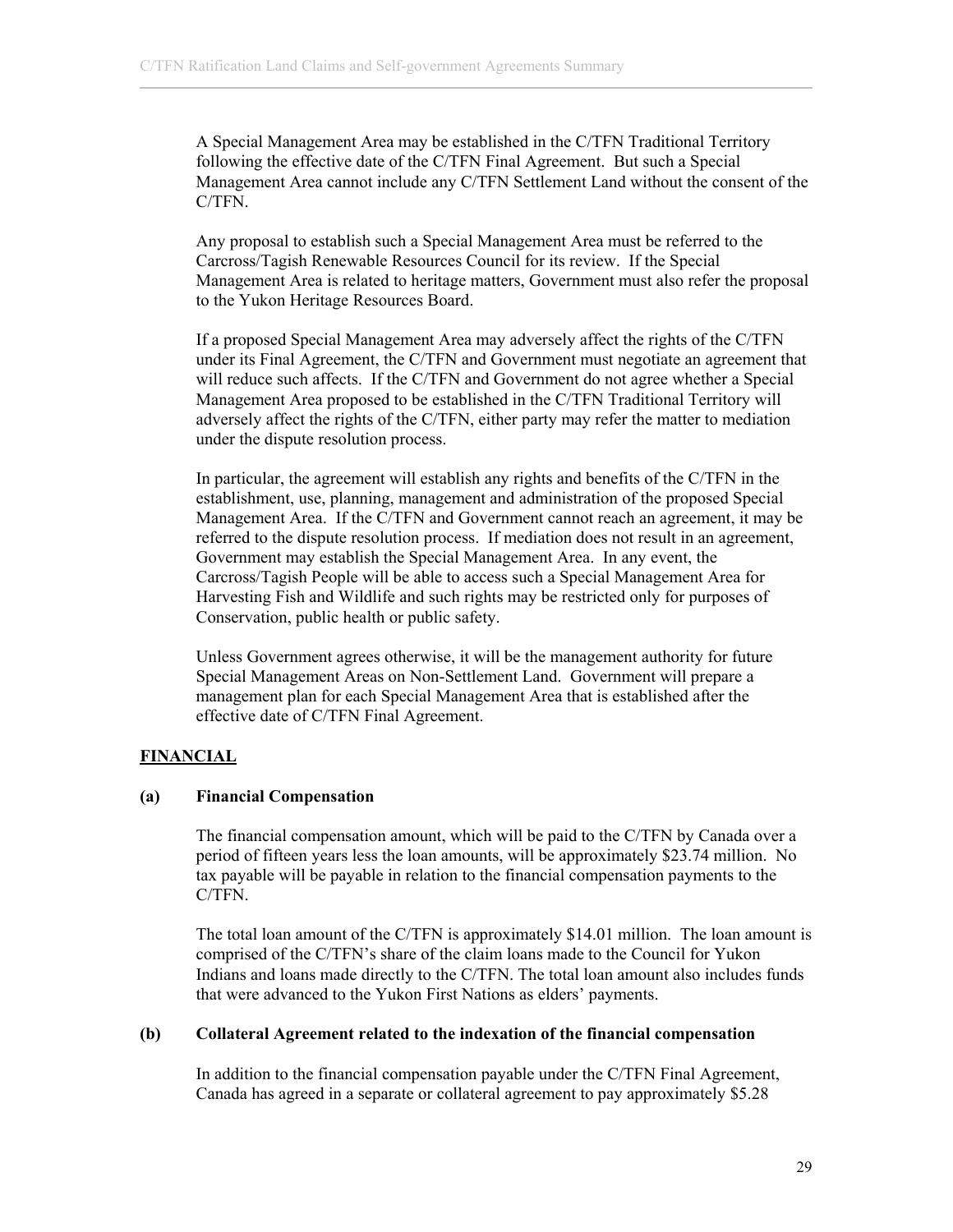million to the C/TFN as soon as practicable after the C/TFN Final Agreement is brought into legal effect. This will provide the C/TFN with the same amount it would have received if the indexation of the financial compensation provided for in the C/TFN Final Agreement was extended from February 14, 1997, to March 31, 2002.

There will be no tax payable on this additional amount.

# **(d) Economic Development Strategic Investment Fund (the "Fund")**

Under the C/TFN Final Agreement, the Fund was established in the approximate amount of \$5.596 million. The C/TFN will be able to use the monies of the Fund for purposes related to economic development of the C/TFN and its citizens and training and education of C/TFN citizens. The Fund may also be used for its administration, including the audits and reports.

# **(e) Section 87 payment**

Section 87 of the <u>Indian Act</u> provides a tax exemption for status Indians. It provides that status Indians are not required to pay tax on income that has a sufficient connection to a reserve. When the C/TFN Final Agreement is brought into legal effect, section 87 will cease to apply to the C/TFN and Carcross/Tagish People who live in the Yukon. In return, Canada will pay approximately \$2.888 million to the C/TFN comprising one payment of approximately \$2.284 million to the C/TFN as soon as practicable after the C/TFN Final Agreement is brought into legal effect and three annual payments of approximately \$148,600 each to the C/TFN.

## **(f) Resource Royalty Sharing**

Since Canada has transferred the administration and management of resources in the Yukon Territory to the Yukon, the Yukon First Nations will receive a share of the Crown Royalties generated on Non-Settlement Land and Category B and Fee Simple Settlement Lands related to mining and oil and gas activities.

The Yukon First Nations will receive annually 50 percent of the first \$2 million that the Yukon collects and 10 percent of any amount collected thereafter which exceeds the amount of the Yukon First Nation Royalty (that is, the royalties calculated to have been generated on Category A Settlement Land for each year).

The Crown Royalties payable to the Yukon First Nations by the Yukon will be allocated amongst them on the same basis that the financial compensation was allocated among the Yukon First Nations.

It should be noted that the C/TFN's share of gas royalties in relation to the Kotaneelee area of the southeast Yukon totals \$349,000 and it is held in trust by the Yukon until the C/TFN Final Agreement is brought into legal effect.

# **(g) Economic Development**

The Yukon First Nations and Government will carry out a full and complete review of the effectiveness of "Chapter 22 – Economic Development Measures" in 2010. Unless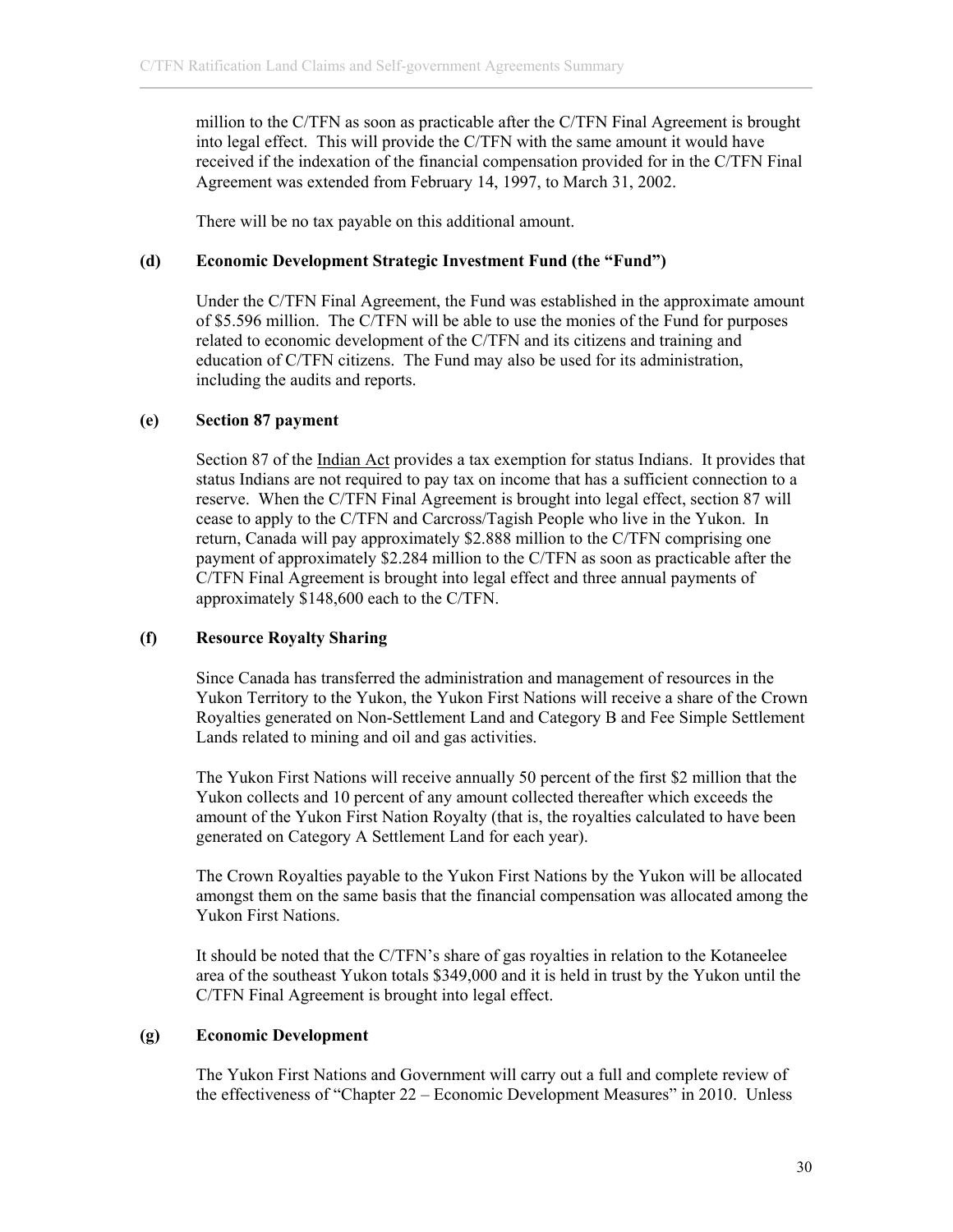the Council of Yukon First Nations, Canada and the Yukon agree that the objectives of that chapter have been met, the obligations of Government under that chapter will continue. As noted below, some of the specific provisions of "Chapter 22 – Economic Development Measures" will expire on specified dates.

#### **Agreements**

After the effective date of the C/TFN Final Agreement, the C/TFN and Government will develop a plan for Carcross/Tagish People to take advantage of economic development opportunities arising from the Final Agreement.

Government may enter into economic development agreements with the C/TFN. Upon the request of the C/TFN, the C/TFN and Government will jointly undertake the preparation of a regional economic development plan for the C/TFN Traditional Territory.

#### Public Corporations and Boards

Under the UFA the Yukon agrees to and has appointed Yukon Indian People to the Board of Directors of the Yukon Development Corporation and Yukon Energy Corporation. The Yukon also makes efforts to ensure that at least one-quarter of the members of the Yukon Council on the Economy and Environment are Yukon Indian People. Similar, at least one-quarter of the delegates at the annual review of the Yukon Economic Strategy should be Yukon Indian People.

The Yukon First Nations may participate in joint ventures and partnerships with the Yukon Development Corporation for economic opportunities.

#### Project Agreements

Where there is a Project on Non-Settlement Land, including mining and oil and gas projects on Category B Settlement Land, that will create at least 25 full-time jobs or fulltime equivalent jobs in the C/TFN Traditional Territory in one year, the Yukon will require that the Proponent of the Project negotiate a Project Agreement with the C/TFN. The Project Agreement may include employment, business and investment opportunities for the C/TFN.

If the C/TFN and Proponent cannot conclude a Project Agreement, the Yukon may make the final decision about the provisions to be included in the Project Agreement.

Similarly if there is a Project on Settlement Land that creates at least 25 full-time jobs or full-time equivalent jobs, the C/TFN, Proponent and the Yukon will negotiate employment, business, investment and other opportunities for other residents of the C/TFN Traditional Territory.

If the C/TFN, Proponent and the Yukon cannot conclude a Project Agreement in relation to C/TFN Settlement Land, the C/TFN may make the final decision about the provisions to be included in the Project Agreement respecting benefits for other residents.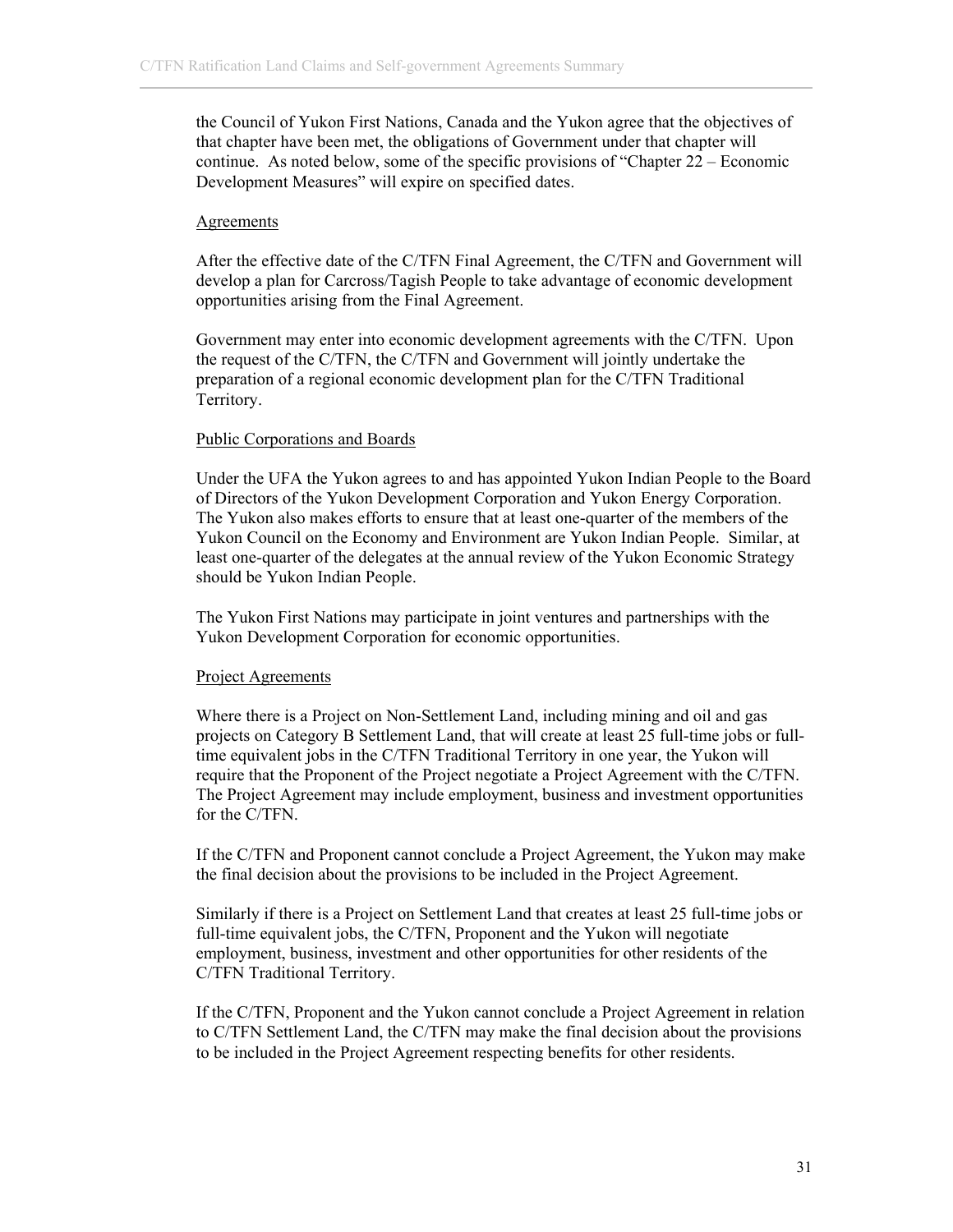The obligations under these provisions will expire 20 years after the date that the C/TFN Final Agreement is brought into legal effect.

#### Asset Construction Agreement

If the Yukon intends to construct an asset, such as a building or other facility, that costs at least \$2 million (1998) in the C/TFN Traditional Territory, the C/TFN and the Yukon must negotiate an asset construction agreement. If no agreement can be reached, the Yukon will make the final decision about the provisions to be included in the asset construction agreement.

Likewise, if the C/TFN constructs an asset in the C/TFN Traditional Territory, there is a requirement to negotiate an asset construction agreement that provides benefits to other residents of the C/TFN Traditional Territory. If the C/TFN and the Yukon cannot reach agreement, the C/TFN has the final decision.

The obligations under these provisions will expire 20 years after the date that the C/TFN Final Agreement is brought into legal effect.

#### Investments

The C/TFN will have the option of acquiring up to 25 percent of the interest of the Yukon, or its agency or corporation, with respect to a non-renewable resource or hydroelectric project in the C/TFN Traditional Territory.

#### Contracting and Employment Opportunities

Government will develop and implement a plan with the objective of establishing a representative public service located in the Yukon as well as a representative public service located within the C/TFN Traditional Territory.

The C/TFN Final Agreement sets out contracting and employment opportunities for the C/TFN in relation to the management of any Designated Heritage Site, which is directly related to the culture or history of the C/TFN, within the C/TFN Traditional Territory. Similarly, contract and employment opportunities are provided for the C/TFN with respect to Forest Resources Management in its Traditional Territory and the surveying of its Settlement Land.

As stated previously, the C/TFN has certain economic opportunities related to the Special Management Areas, including the Kusawa Park and Agay Mene Natural Environment Park.

The various boards and committees established pursuant to the UFA and C/TFN Final Agreement will consider the inclusion of criteria for special aboriginal or local knowledge when establishing specifications for contract opportunities and employment descriptions.

#### Sale of Surplus Assets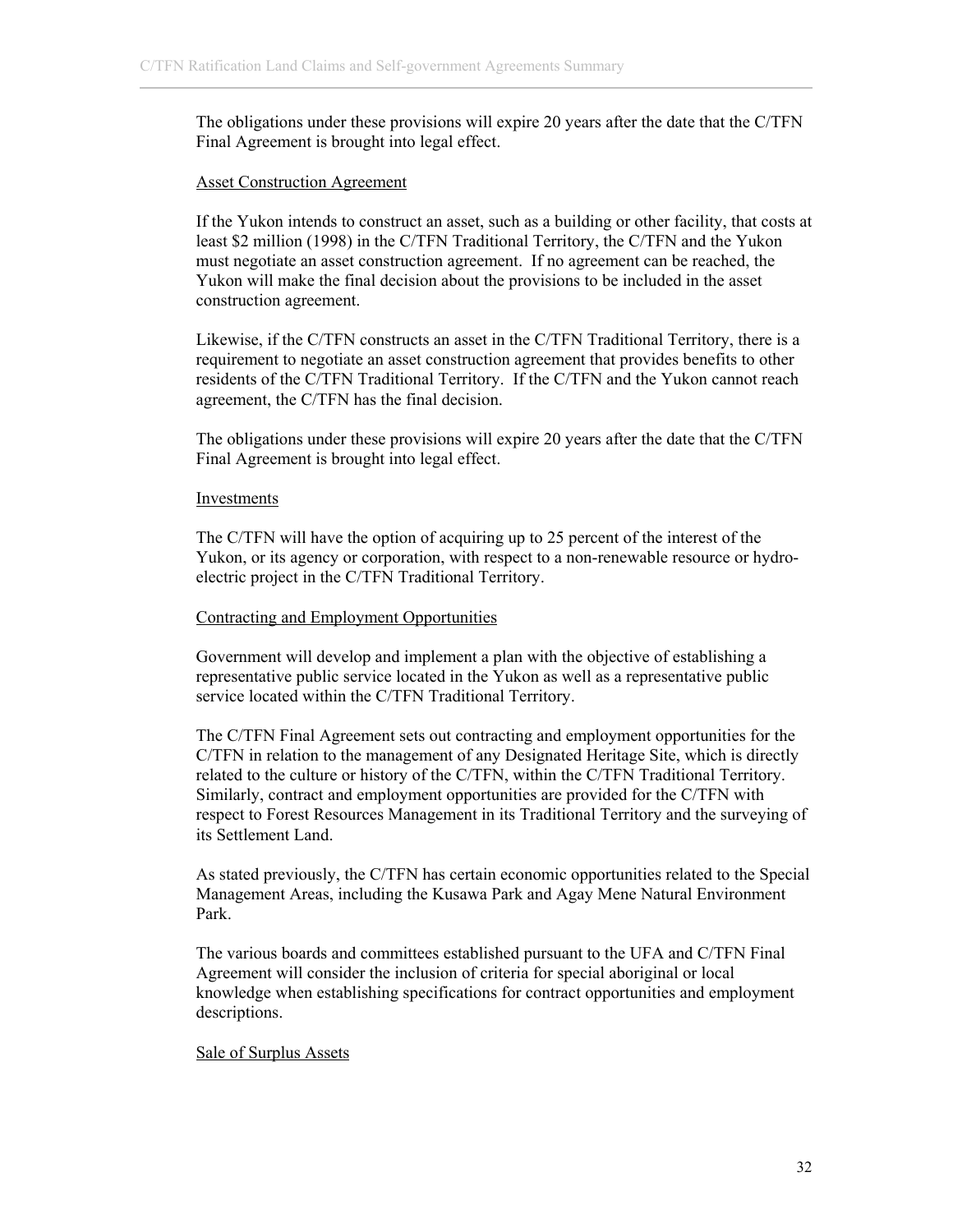The Yukon will provide written notice to the C/TFN if it intends to sell any asset that had an original cost of at least \$10,000. The Yukon may offer the C/TFN a first right to acquire such an asset.

The C/TFN will provide written notice to the Yukon setting out its assets that had an original cost of \$10,000 that it intends to sell.

The obligations under these provisions will expire 20 years after the date that the C/TFN Final Agreement is brought into legal effect.

## Airport Parcel

If the Yukon no longer requires the area of the Carcross airport for airport purposes, the C/TFN will have a first right to acquire a parcel of the existing airport that the parties have identified. The identified parcel has an approximate area of 3 hectares and is located at the western end of the existing airport.

# Emerald Lake Lands

The C/TFN and the Yukon identified certain lands within the recreational reserve located at Emerald Lake and, if the Yukon decides to sell any lands within the recreational reserve, the C/TFN will have a first right to acquire those lands.

# Conrad Campground

If the Yukon decides to construct a campground at Conrad, it will provide the C/TFN with the first opportunity to accept the contract and construct that campground. The parties have identified the location adjacent to the Conrad Heritage Site on which this campground may be constructed.

## Watson River Subdivision

Following the initialling of the C/TFN Final Agreement by the parties' negotiators, the Yukon transferred ten lots located in the Watson River Subdivision to a corporation owned by the C/TFN, at no cost.

## Tagish Campground

While the C/TFN will retain the area of the Tagish Campground as Settlement Land, it agrees to continue to operate the public campground for a period of 20 years following the date that the C/TFN Final Agreement is brought into legal effect. The revenue generated by the campground will be the property of the C/TFN.

## Bennett Lake Trail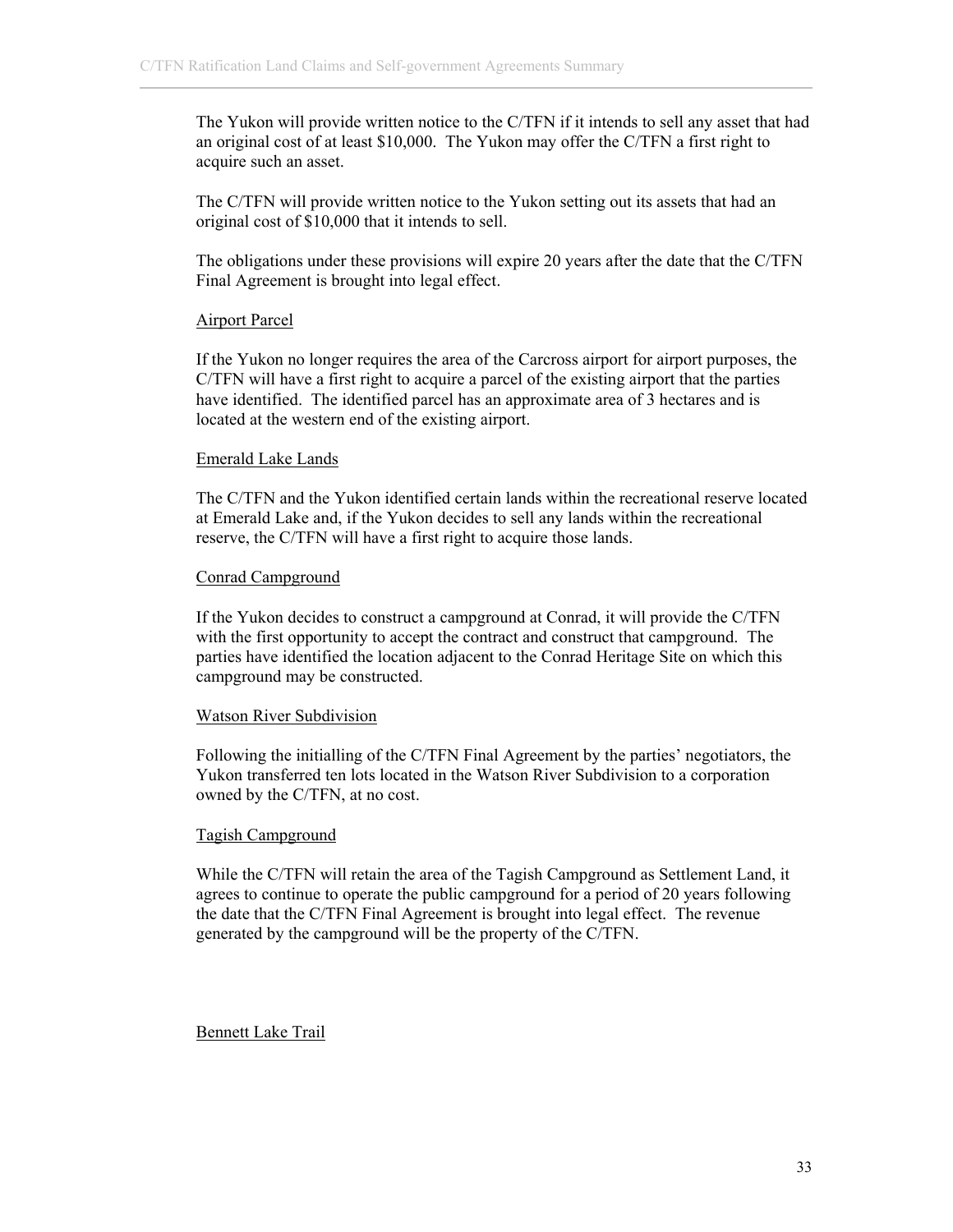If the Yukon creates a law that provides for exclusive rights of access on trails for commercial purposes, the C/TFN will have a right of first refusal for that exclusive right on the portion of the Bennett Lake Trail identified by the C/TFN and the Yukon.

## Allocation of Licences, Permits and Concessions

If Government places a limit on the number of licences or permits with respect to commercial wilderness adventure travel or commercial freshwater sports fishing in the C/TFN Traditional Territory, the C/TFN will have a right of first refusal to acquire up to 25 percent of the licences or permits.

The C/TFN will have a right of first refusal to acquire licences or permits related to commercial freshwater fishing in the C/TFN Traditional Territory until the C/TFN and its corporations have been allocated, by weight, 25 percent of the commercial freshwater fish quota.

The C/TFN will have the first right to acquire the next outfitting concession that becomes available in the C/TFN Traditional Territory.

The obligations under these provisions will expire 22 years after the date that the C/TFN Final Agreement is brought into legal effect.

# **(h) Taxation**

## Resource Property Tax

The first \$20 million of resource revenues generated from Settlement Land by Yukon First Nations will not be taxed. This means that if the C/TFN earns income from the development of resources of its Settlement Land, such as mining or logging, a portion of that income will not be taxed.

## Settlement Corporations

There will be no tax payable by a Settlement Corporation on income received from qualified investments or property that is used to carry out community and social development activities. The C/TFN Final Agreement sets out the permitted activities, such as housing tax assistance, economic development and elders assistance.

Where monies are provided as an income supplement for elders or low-income people, the monies received will be considered as personal income subject to taxation.

# **GOVERNANCE**

When the C/TFN Final and Self-Government Agreements come into legal effect, the Carcross/Tagish Indian Band will be dissolved and cease to exist and replaced by the C/TFN. This means that the C/TFN will no longer be a band within the meaning of the Indian Act. Instead the C/TFN will be a self-governing Yukon First Nation.

## **(a) Law-making powers**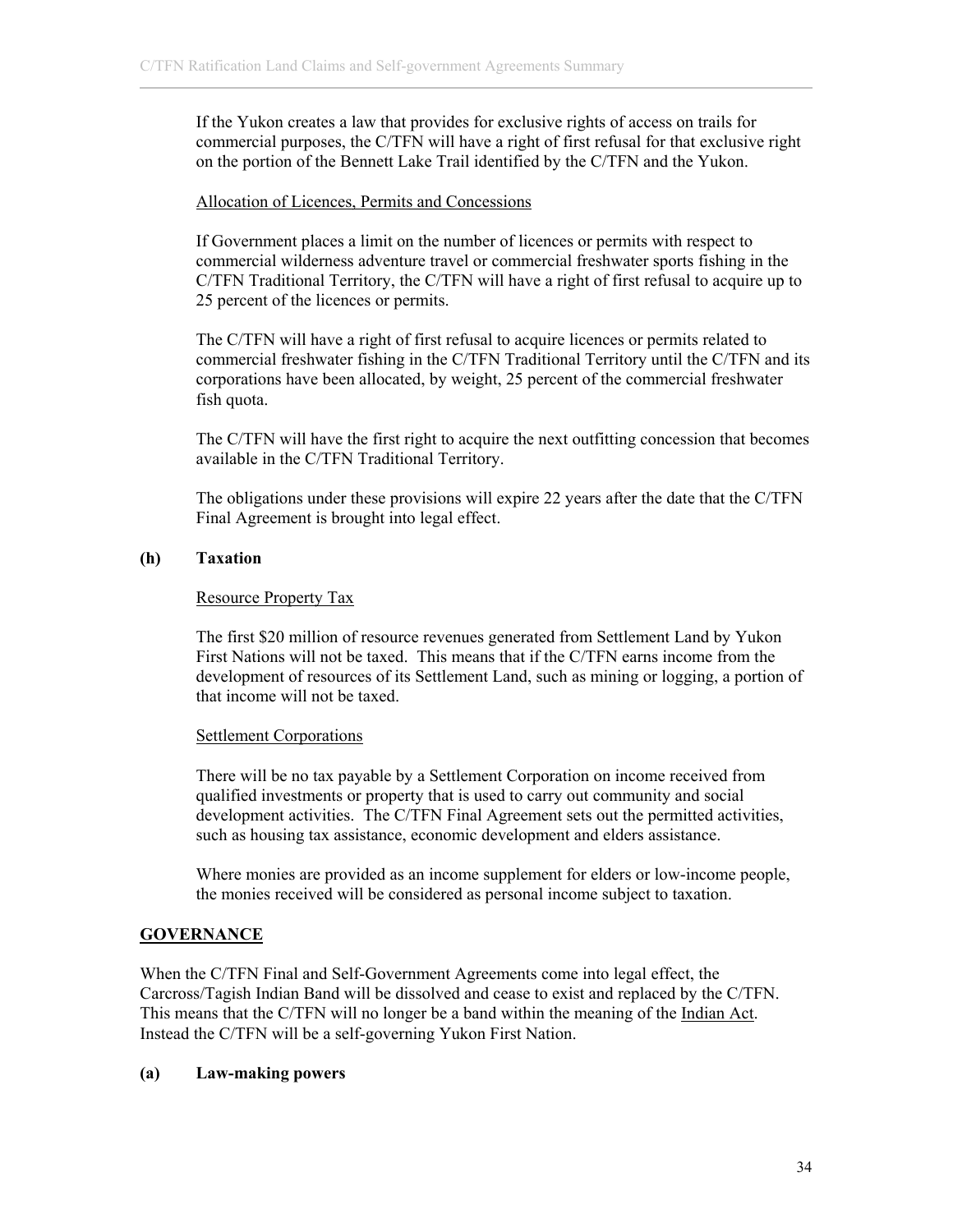The C/TFN has exclusive law-making authority to enact laws with respect to the administration of C/TFN affairs and operation and internal management of the C/TFN. The C/TFN also has law-making authorities to enact certain laws that apply to C/TFN citizens throughout the Yukon Territory and certain laws that apply to all persons on Settlement Land.

The C/TFN has agreed not to exercise certain land based self-government powers related to health and safety and zoning and land use on specific parcels of C/TFN Settlement Land within the Community Boundaries of Carcross and Tagish. This is intended to address concerns about potential problems arising from two sets of laws dealing with the same matter in the same area that may result in conflicts or misunderstandings. This does not affect the C/TFN's ability to exercise its other self-government powers, including its other land-based powers.

#### **(b) Compatible Land Use**

The C/TFN and the Yukon have agreed that certain parcels of Settlement Land and adjacent Non-Settlement Land will be subject to a process that promotes compatible land use. The parties agree to Consult each other about an actual or potential incompatibility in land use and attempt to resolve it.

If a dispute arises, the affected parties would try to resolve the dispute by way of mediation. If the parties agree, the dispute may be referred to an arbitrator who would be able to make recommendations.

The C/TFN and Government may agree to establish a joint planning structure to develop or recommend amendments to the community or area development land use plans in order to promote compatible land use.

## **(c) Tax**

The C/TFN Self-Government Agreement provides the C/TFN with the power to enact various taxation laws. While this power does not limit the power of Government to levy tax or make taxation laws, it creates the need for the parties to coordinate their taxation systems.

The Self-Government Agreement obligates the C/TFN and Canada to make reasonable attempts to negotiate agreements to coordinate the C/TFN's power to enact laws concerning direct taxation, including personal income tax. It also provides that they will negotiate whether the C/TFN's taxation power will be extended to apply to other persons and entities located on Settlement Land.

It should be noted that the Yukon and Canada have entered into a tax collection and tax sharing agreement with the eight of the self-governing Yukon First Nations. It is anticipated that the C/TFN will also enter into such agreements once the Final and Self-Government Agreements come into legal effect.

The Yukon agrees to share property tax room when the C/TFN assumes responsibility for delivery of local services and exercises its power to levy property taxes. The C/TFN and the Yukon may also enter into a taxation agreement.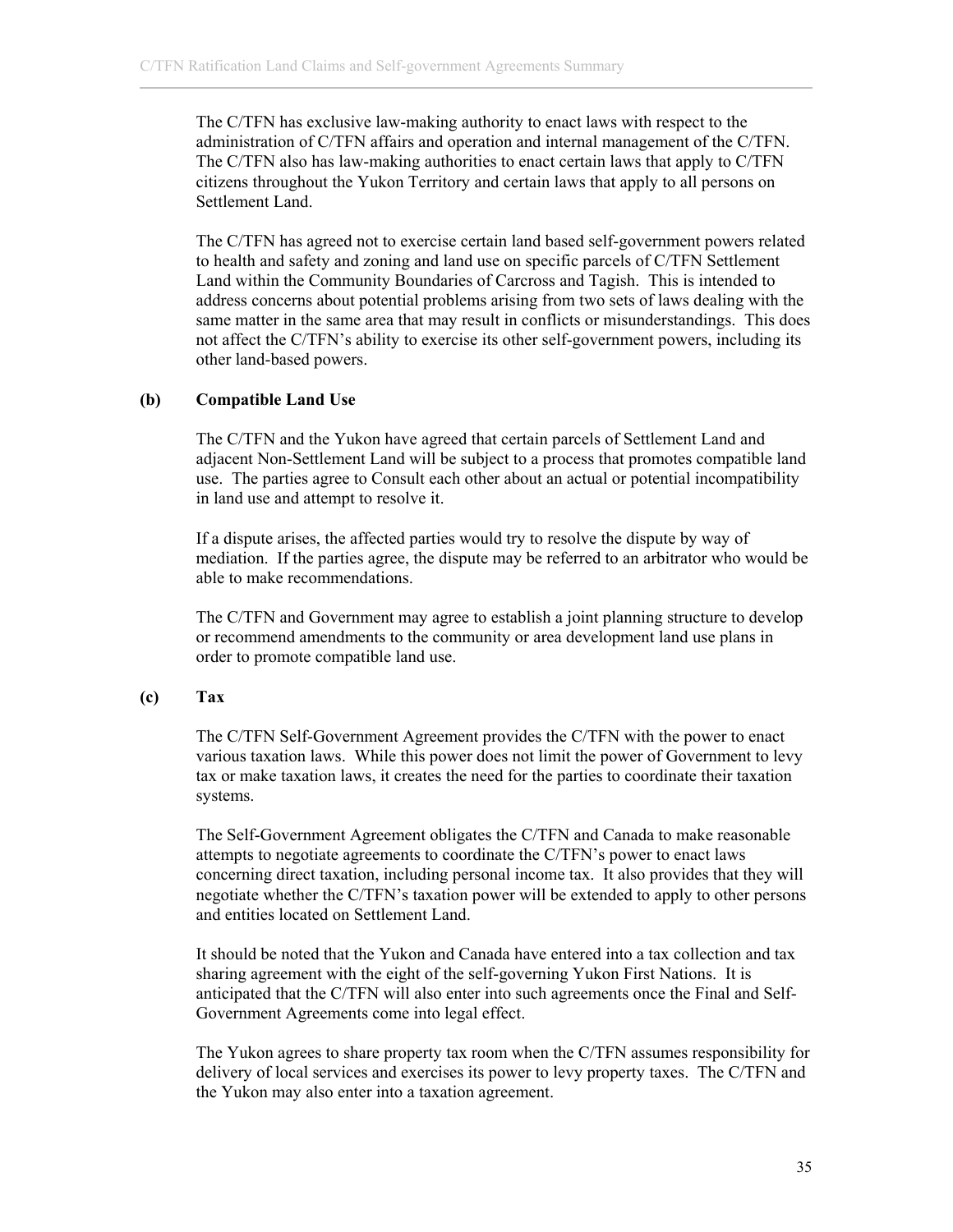# **(d) Programs and Services**

Carcross/Tagish People would still be entitled to participate in and benefit from Government programs for status Indians, non-status Indians or native people, in accordance with the general criteria of those programs.

The C/TFN has the ability to negotiate the assumption of responsibility for the management, administration and delivery of certain programs and services. Such an agreement is referred to as programs and services transfer agreement ("PSTA"). Since the C/TFN may initiate such negotiations with the federal and territorial governments each year, the C/TFN institutions and responsibilities will grow and evolve at a pace determined by the C/TFN.

As part of its land claim package, the C/TFN negotiated a PSTA with the following funding amounts to assume the responsibility for the management, administration and delivery of the noted programs and services for Carcross/Tagish People.

| (i)   | Indian and Inuit Affairs Program:                                                    | $$2,425,851$ million annually                           |
|-------|--------------------------------------------------------------------------------------|---------------------------------------------------------|
| (ii)  | First Nations and Inuit Health Benefits (MSB): $$346,013$ annually + a one-time      | payment of \$100,000                                    |
| (iii) | <b>Yukon Mines and Minerals</b><br>Administration and Forest and Land<br>Management: | \$346,295 annually + a one-time<br>payment of \$103,145 |

This PSTA has a term of five years. The funding amounts of this PSTA are approximate and the amounts of the funding are adjusted annually by a prescribed index.

## **(e) Implementation Funding for the C/TFN**

The C/TFN and Canada will negotiate a self-government financial transfer agreement (" $\text{FTA}$ ") that ensures that the C/TFN has the resources to provide public services to its citizens at levels comparable to other Yukoners. The FTA provides to the C/TFN funding negotiated under a PSTA and funding for the C/TFN to implement its land claims package. The following sets out the approximate amounts of implementation funding for the C/TFN.

| (i)   | Final Agreement:           | $$402,750$ annually + a one-time<br>payment of \$1,018,382                                      |
|-------|----------------------------|-------------------------------------------------------------------------------------------------|
| (iii) | Self-Government Agreement: | $$143,839$ annually + a one-time<br>payment of $$235,896 + ten$<br>annual payments of \$119,674 |

While the terms of the PSTAs and FTAs will be renewed periodically by the parties, the federal obligation to provide funding for programs and services for Carcross/Tagish People and implementation funding is ongoing and indefinite. This means that the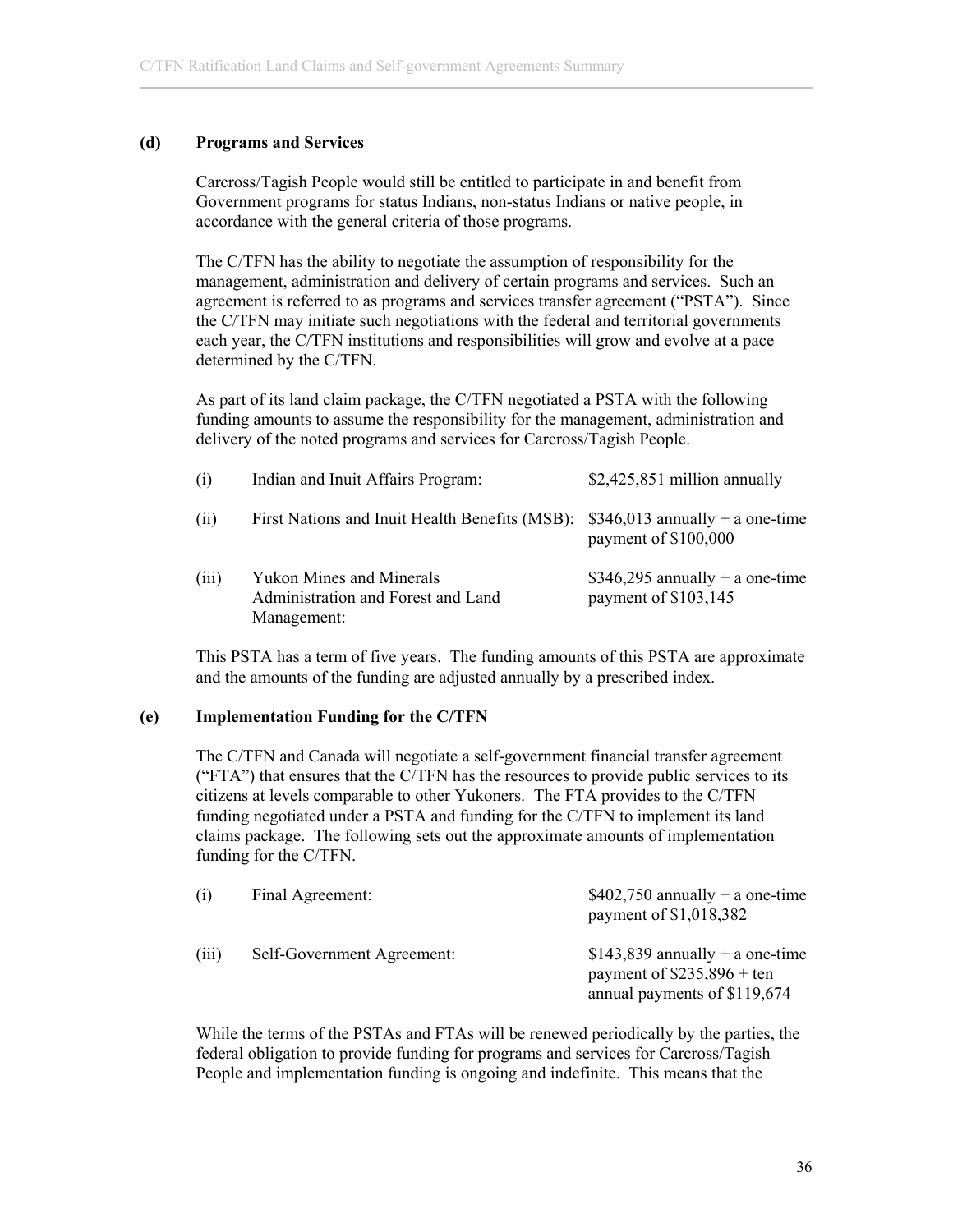C/TFN will not be required to use its financial compensation or other monies to fund such costs.

### **(f) Local Service Agreements**

The C/TFN may also enter into discussions with another Yukon First Nation or the Yukon to negotiate a local government service agreement. A local government agreement may address matters such as joint planning or zoning or coordinated delivery of municipal or local government services, such as water delivery, sewage disposal and road maintenance.

#### **(g) Regional or District Structures**

The C/TFN and the Yukon may agree to establish a common administrative and planning structure within part or all of the C/TFN Traditional Territory. If such a structure is established, it must remain under the control of all the residents of the affected area and include direct representation of the C/TFN.

## **IMPLEMENTATION**

#### **(a) Implementation Plans**

Implementation plans have been developed for the C/TFN Final and Self-Government Agreements. These plans will provide direction and guidance to those people and governments that are working with the C/TFN Final and Self-Government Agreements.

## **(b) Yukon First Nation Implementation Fund**

Under the UFA, the Yukon First Nation Implementation Fund was established and Canada provided \$4 million (1990 dollars) to the Council of Yukon First Nations as the initial capital.

The objectives of the Fund are twofold. Firstly, it is directed to support Yukon First Nations to establish government structures to carry out their responsibilities under the Final Agreements. Secondly, it is directed to support Yukon First Nations and Yukon Indian People to take advantage of opportunities arising from the Final Agreements.

## **(c) Training Trust**

The Training Trust was established under the UFA to advance the training of Yukon Indian People. The training needs of Yukon Indian People have been set out in a training plan that was prepared by the Training Policy Committee and approved by the Council of Yukon First Nations and Government.

The Yukon and Canada have each contributed \$3.25 million (1988 dollars) to the Training Trust. The Training Trust may be increased by donation, grant or other funds. The members of the Training Policy Committee are the trustees of the Training Trust.